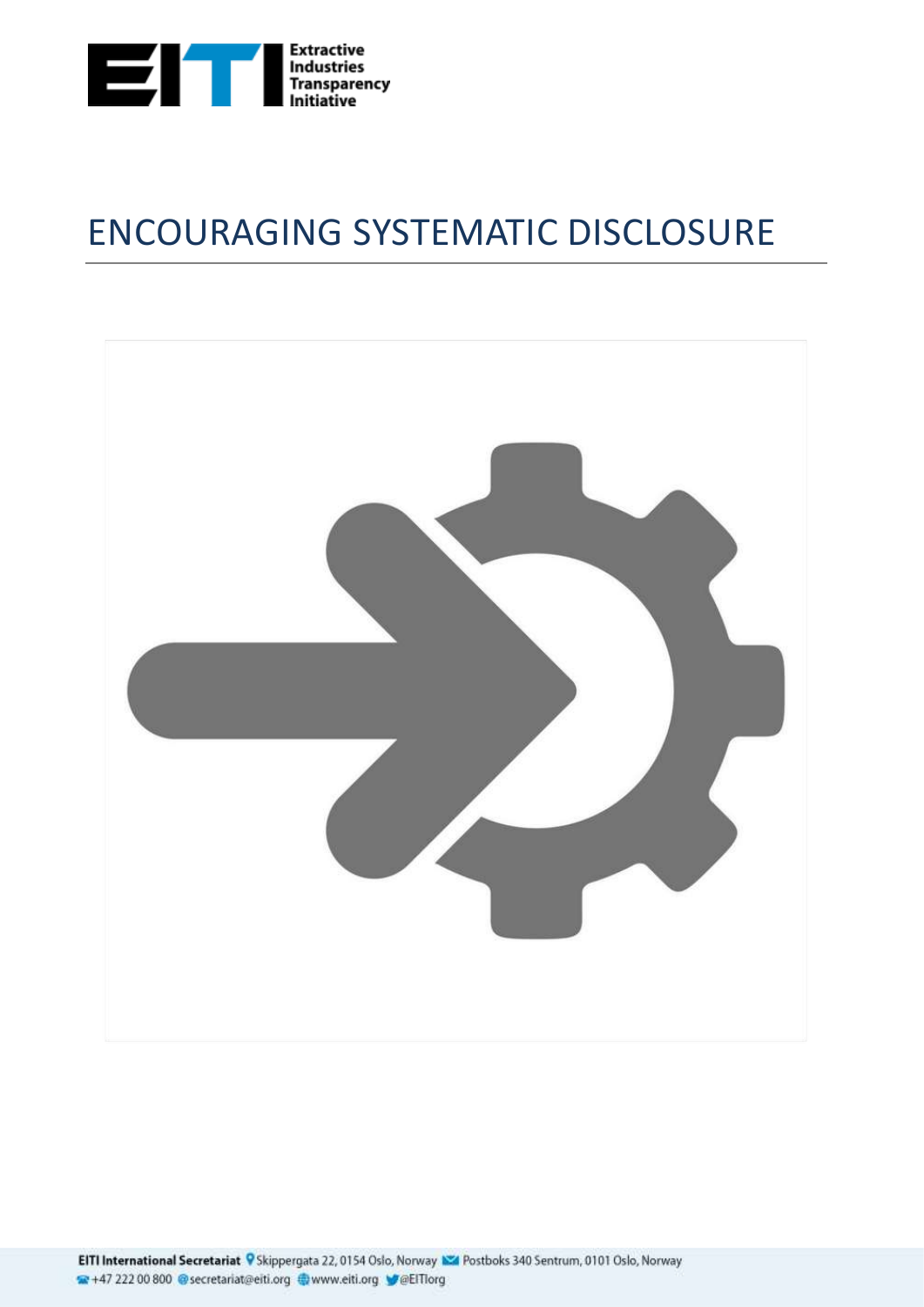### <span id="page-1-0"></span>Summary

The 2016 EITI Standard enables implementing countries to disclose the information required by the EITI Standard through routine government and corporate reporting, and consultation systems such as websites, annual reports etc. This paper recommends that systematic disclosure should be firmly established as the default expectation, with EITI Reports used to address any gaps and concerns about data quality. Implementing countries could still continue to publish annual EITI reports collating and analysing the information from primary sources in order to make this information more accessible and comprehensible, especially for stakeholders that do not have access to online information.

This approach to EITI implementation can deliver more timely, comprehensive and reliable data to inform public debate. It will reduce the number of EITI processes operating in a silo detached from other government efforts. It is also more cost effective and helps address the limited funding available for standalone EITI reporting and national secretariats.

While this transition is already well underway in many implementing countries, most countries face challenges in fully mainstreaming EITI implementation. In some countries, this transition will require substantial reforms and sustained political, technical and financial support. Not all countries will be able to transition to systematic disclosure at the same speed. The paper therefore suggests a gradual transition that takes national circumstances into account.

This work raises questions about the future role and responsibilities of EITI multi-stakeholder groups (MSGs). In some cases, the function of MSGs may evolve to focus on monitoring whether disclosures are comprehensive, analysing the data, raising public awareness, and/or developing recommendations for reform. In other cases, as illustrated in Norway, stakeholders may prefer other channels for stakeholder consultation, advocacy, engagement and dialogue.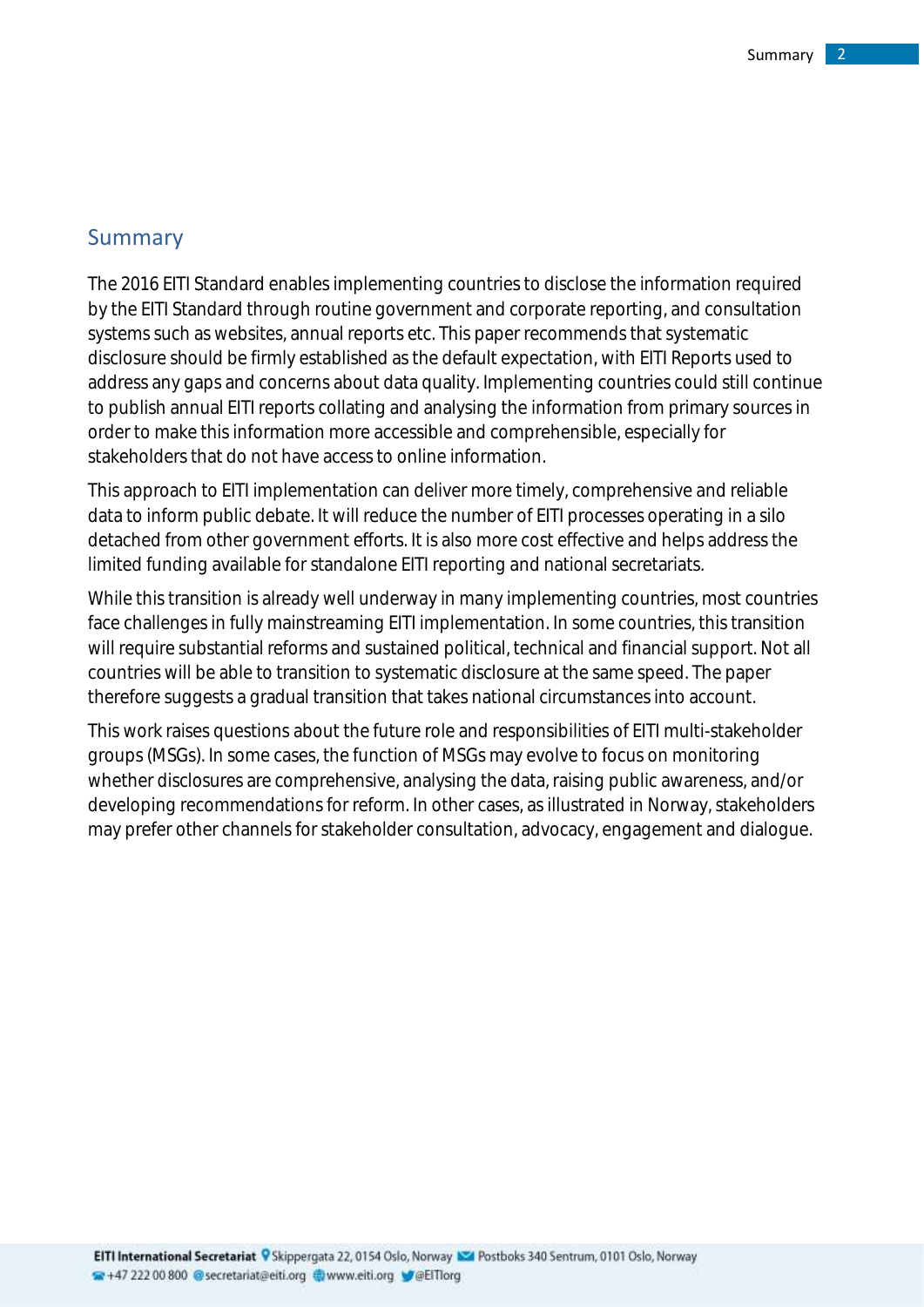# **ENCOURAGING SYSTEMATIC DISCLOSURE**

# <span id="page-2-0"></span>Contents

| 1. |
|----|
| 2. |
| 3. |
| 4. |
|    |
|    |
|    |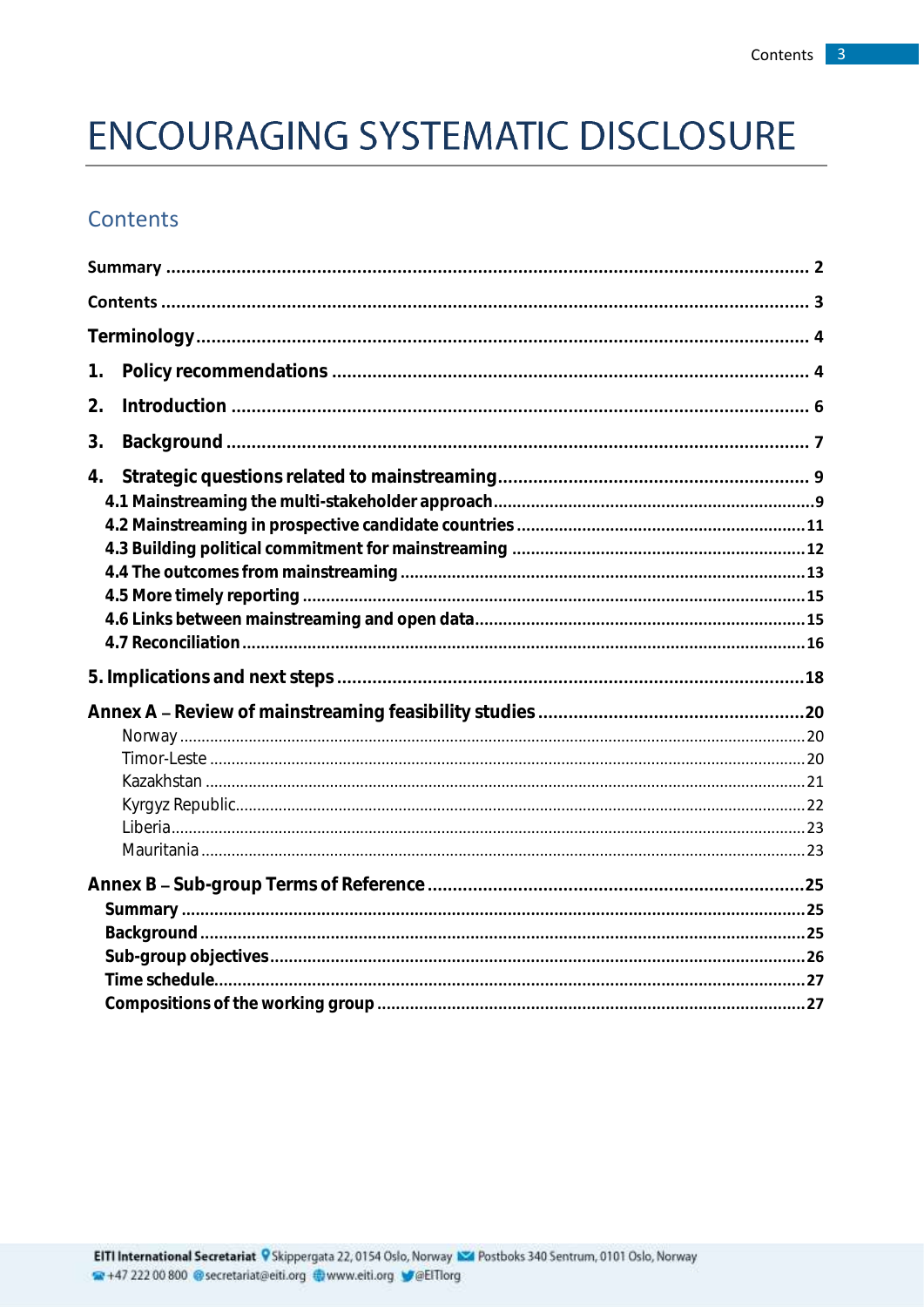# <span id="page-3-0"></span>**Terminology**

1

#### The terms "mainstreaming", "integrated reporting" and "systematic disclosure" are often used

interchangeably. For the purposes of this paper, the terms **systematic disclosure** and **integrated**  reporting are synonymous. They refer to the desired end-state, where the EITI's disclosure requirements are met through routine and publicly available company and government reporting. This could include, public financial reporting, annual reports, information portals, and other open data and freedom of information initiatives. This should include an explanation of the underlying audit and assurance procedures that the data has been subject to, with public access to the supporting documentation. **Mainstreaming** refers to the process for realising this goal, which may include interim measures, pilots, and other capacity building activities. EITI websites would then increasingly be used as a portal for accessing these systematic disclosures, with EITI Reports disclosing information not available elsewhere.

# <span id="page-3-1"></span>1. Policy recommendations

The EITI Board agreed the following at the Board meeting in Oslo in February 2018:

R1. That by end 2018, all implementing countries are expected to develop a costed work plan for 2019 and onwards that includes steps to mainstream EITI implementation in company and government systems within 3-5 years, with the scope to seek a longer transitional period where needed<sup>1</sup>. This approach acknowledges that the circumstances differ in each country, that not all countries will be able to transition to systematic disclosure at the same speed, and that the financial implications need to be considered, both in the near and long term. It enables MSG's to request a longer transitional schedule where needed.

To support this work, th[e guidance note on developing an EITI workplan](https://eiti.org/GN2) be revised to put greater emphasis on systematic disclosure. This should include making clearer linkages to existing systems and reforms, such as reforms to public financial management, audit and assurance procedures, public consultation, and open government and e-governance initiatives. The Secretariat should also develop additional guidance materials demonstrating how the EITI requirements can be satisfied through systematic disclosure by governments and companies.

- R2. That the EITI Board calls on implementing countries, supporting countries and supporting organisations to support the development and implementation of these work plans, shifting the focus from financing EITI reports to supporting reforms to promote systematic disclosure. The funding provided to the transition phase would support feasibility studies and ensure that technical assistance and advice on EITI implementation focuses on opportunities for systematic disclosure. This provides an opportunity to address the significant funding constraints in many implementing countries, and to ensure that EITI implementation is financially sustainable.
- R3. That the guidance notes for prospective candidate countries (e.g., th[e guidance note on](https://eiti.org/document/guidance-note-on-becoming-eiti-candidate)  [becoming an EITI candidate\)](https://eiti.org/document/guidance-note-on-becoming-eiti-candidate) are updated, emphasising disclosure through existing systems, and

 $1$  This allows one year (2018) to consider mainstreaming opportunities and challenges, and will ensure all implementing countries have a mainstreaming plan ahead of the next Global Conference.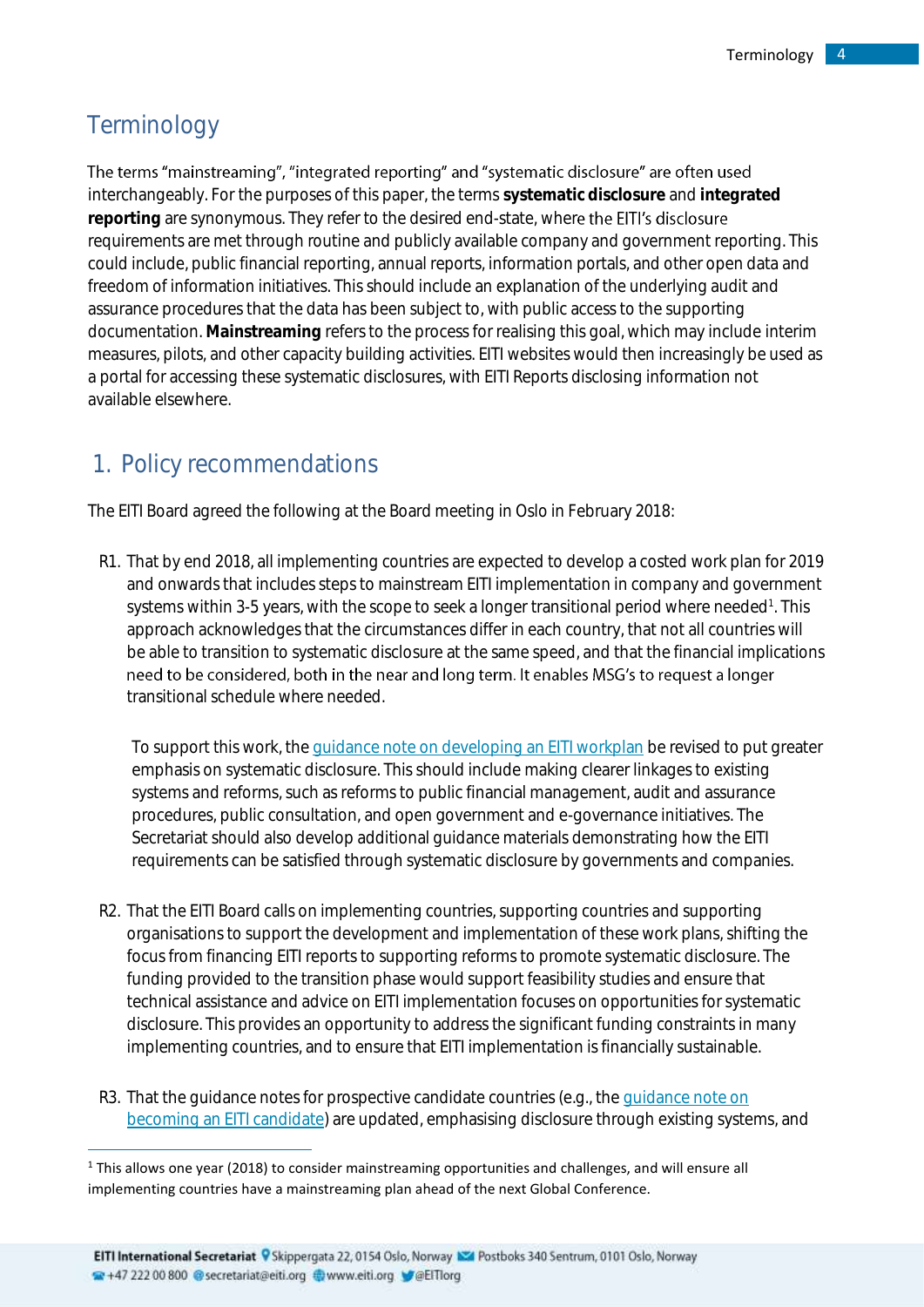encouraging prospective candidate countries to identify potential barriers to systematic disclosures from the outset. The Board could consider making a mainstreaming feasibility study a requirement for all new candidate countries. This should include reviewing existing platforms for information disclosures, public consultation and dialogue, rather than creating standalone EITI reports and multi-stakeholder groups.

- R4. That awareness raising, training activities and the Terms of Reference for a mainstreaming [feasibility studies](https://eiti.org/document/terms-of-reference-for-mainstreaming-feasibility-study) are revised to give greater attention to the future role of the MSG and multistakeholder consultation more broadly, alongside the technical discussions regarding timely, comprehensive and reliable disclosures. This should include options for assessing outcomes and impact (requirement 7).
- R5. Tha[t the guidance note on the establishment and governance of multi-stakeholder groups](https://eiti.org/document/guidance-note-14-on-establishment-governance-of-multistakeholder-groups) is reviewed, highlighting the importance of the multi-stakeholder group in exploring options for mainstreaming. The guidance note should also highlight that implementing countries may consider opportunities for multi-stakeholder consultation and oversight to be integrated using existing representative bodies. This has the potential to increase stakeholder engagement, and make this participation more effective. Where proposals for mainstreamed implementation do not retain conventional MSG oversight, care should be taken to ensure that the alternative processes that are in place for multi-stakeholder consultation and dialogue encompass possibilities for shaping the scope and nature of extractives transparency and making recommendations for governance reform, and that all stakeholders have an opportunity to shape decisions, be heard and contribute. Where these conditions do not exist, requests to mainstream multi-stakeholder oversight would not be approved.
- R6. That the Board, through the Implementation Committee, agrees to undertake an independent review of EITI Reports prepared in accordance with th[e standard terms of reference for](https://eiti.org/document/standard-terms-of-reference-for-independent-administrator-services)  [Independent Administrators.](https://eiti.org/document/standard-terms-of-reference-for-independent-administrator-services) Building on the findings from the 2016 and 2017 Validations, this would include:
	- i. An assessment of Independent Administrators' adherence to the standardised procedure;
	- ii. A review of the assurance procedures most commonly adopted by implementing countries, the time required and compliance costs;
	- iii. An independent assessment of the extent to which the work undertaken safeguards comprehensive and reliable data.

The consultant would also be invited to propose amendments to the procedure, and/or to propose cost effective alternatives that would provide an equivalent level of assurance.

Subject to the findings of this review, the Implementation Committee will consider possible modifications to th[e standard terms of reference for Independent Administrators,](https://eiti.org/document/standard-terms-of-reference-for-independent-administrator-services) reframing the procedure as a "standard terms of reference for EITI disclosures", putting a greater emphasis on mainstreamed, integrated and systematic disclosure and public consultation. This could include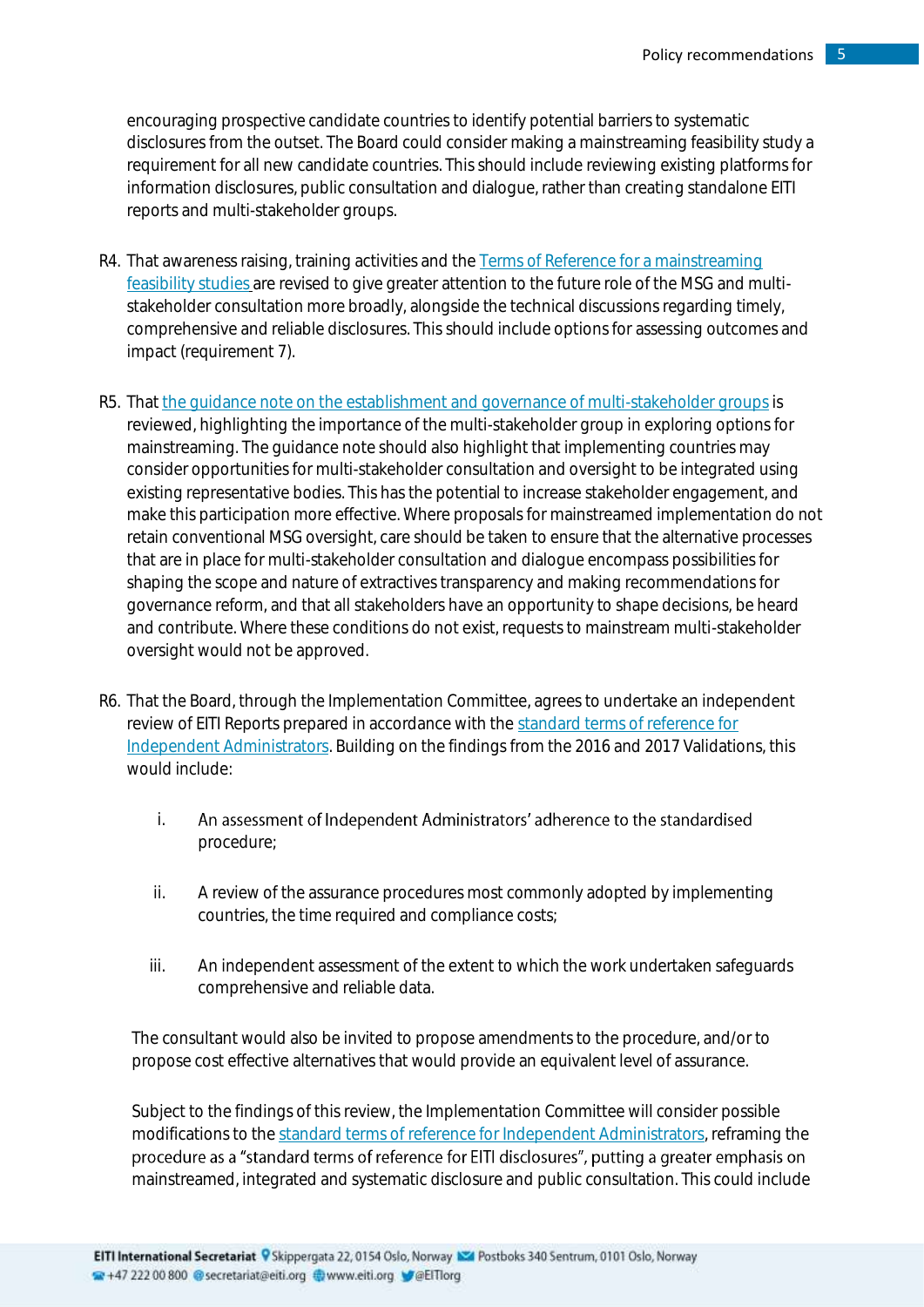clarifying the expectations for the timeliness of EITI data, i.e., that mainstreamed disclosures are expected to be published well in advance of the 2 year-rule.

- R7. That the quidance on EITI open data policies is revised to put a greater emphasis on open data policies and practices of the participating companies and government agencies. While it is important to ensure that the data in the EITI reports is more accessible, transition to integrated transparency will make it more important to ensure that there are open data policies and practices in the companies and government agencies that are the primary sources of data, and to consider actions to improve direct access.
- R8. That mainstreamed, integrated and systematic disclosure is a major focus of the 2019 EITI Global Conference and the EITI Chair Awards. In preparation for the Conference, the EITI Chair writes to the EITI Champion in every implementing country, urging the government to commit to mainstreaming and requesting that MSGs review and address mainstreaming opportunities in their forthcoming work plans.
- R9. That the Board tasks the Implementation Committee with considering whether the EITI Standard should be revised to modify or remove procedures and processes that become redundant with mainstreamed implementation. This would not alter the content of the EITI disclosure requirements, but would serve to simplify implementation of the EITI requirements and make sure that the EITI Standard is formulated in a way that better supports systematic disclosure.

# <span id="page-5-0"></span>2. Introduction

In accordance with the mainstreaming action plan, the International Secretariat has encouraged all implementing countries to assess what disclosures can be made through existing systems. An overview of progress with feasibility studies is provided in Annex A.

In some countries, there are excellent conditions for systematic disclosure. In Norway, Mongolia and Timor-Leste for example, almost all data required to be disclosed under the EITI is already publicly available from government sources. While the next steps for these countries in terms of adopting fully mainstreamed disclosure are clear, it is less clear what this means for the architecture of the EITI in terms of the role of the multi-stakeholder governance, annual work plans, annual progress reports, and Validation. In particular, the need for more integrated EITI implementation raises questions about the role and responsibilities of EITI multi-stakeholder groups (MSGs). This aspect is considered in more detail in section 4 below.

While most implementing countries have embraced some aspects of mainstreaming, especially with respect to contextual information relating to licensing, contract transparency, production and export data, many countries face challenges with "full mainstreaming", i.e., routine disclosure of  $\frac{d}{dt}$ the data required by the EITI Standard in requisite detail. A common challenge in the Latin American and Caribbean (LAC) region, for example, is that confidentiality or privacy provisions require a company waiver before government agencies can disclose company-specific data. However, these challenges should not detract from the long-term objective to ensure mainstreamed, integrated and systematic disclosure.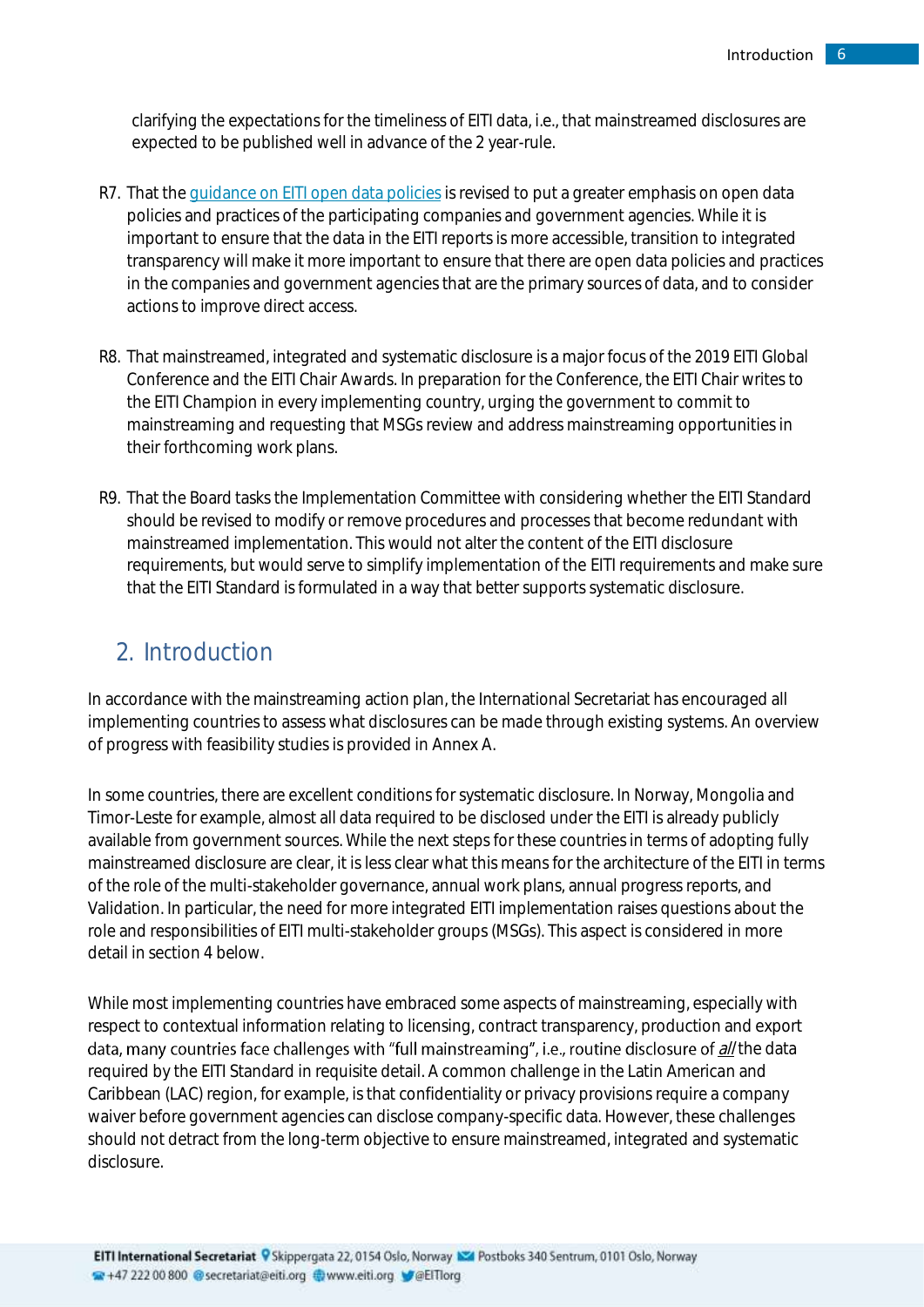Mainstreaming is not yet a feature of MSG discussions in many EITI countries. There is a perception that mainstreaming is only relevant for countries that have achieved compliance with the Standard. In some countries, there is also a concern that mainstreaming will undermine the role of national secretariats and multi-stakeholder groups. These factors contribute to the problem that overall transition to integrated transparency is moving too slowly.

At the same time, the future of the EITI is arguably dependent on successful transition to integrated transparency in order for the organisation to stay relevant. It is no longer financially sustainable to maintain the current set up of national secretariats, EITI reports and expensive long lists of corrective actions from Validations. Experience with implementation, including Validation, has also shown that the current set up contributes to maintain "siloed" EITI processes detached from other government processes, severely limiting the impact and possibility for the EITI to contribute to reform. In some countries, including for example Norway, the current EITI set up is simply considered out of date and Norwegian stakeholders have quoted it as "unfit for democratic countries".

**This paper therefore proposes that systematic disclosure should be firmly established as the default expectation, with EITI Reports used as a data collection tool where needed to address any gaps and stakeholder concerns about data quality. Specifically, it is proposed that the EITI now expects all countries to transition to integrated disclosures over the period of the next 3-5 years, and that the requirements of the EITI Standard, the technical support and financial assistance to the transition phase is tailored accordingly.** Implementing countries could still continue to publish annual reports collating and analysing the information from primary sources in order to make this information more accessible and comprehensible. This approach to EITI implementation would deliver more timely, comprehensive and reliable data to inform public debate. It would reduce the number of EITI processes operating in a silo detached from other government efforts, and ensure sustainability of the disclosures. It is also more cost effective in the long term, and helps address the limited funding available for standalone EITI reporting and national secretariats. This approach puts a greater emphasis on the routine audit and assurance work undertaken by the reporting entities, and ensuring that this work is in line with international best practice. Where there are concerns about the quality of this work there should be additional interim measures to address data quality.

# <span id="page-6-0"></span>3. Background

**EITI mainstreaming is not a new idea.** In 2005, the 2nd EITI Global Conference in London agreed the EITI Criteria, calling for "regular publication of all material oil, gas and mining payments by companies ... and all material revenues received by governments ... to a wide audience in a publicly accessible, comprehensive and comprehensible manner" (EITI Criteria, 2005; §1). The Conference established an international advisory group (IAG) to guide the further work on defining and refining proposals on the future of the EITI. [The IAG Report](https://eiti.org/sites/default/files/documents/eiti_iag_report_english.pdf)'s stated that:

In considering the future arrangements for EITI both at the country level and internationally, the IAG reaffirmed the principle that the primary responsibility for implementing EITI should continue to be with participating governments themselves. The international community should provide support to countries that wish to implement EITI. It was recognised that an international structure was required to channel advice and financial support and to exchange lessons learnt. However, **such a structure should be light touch and designed with an eye on**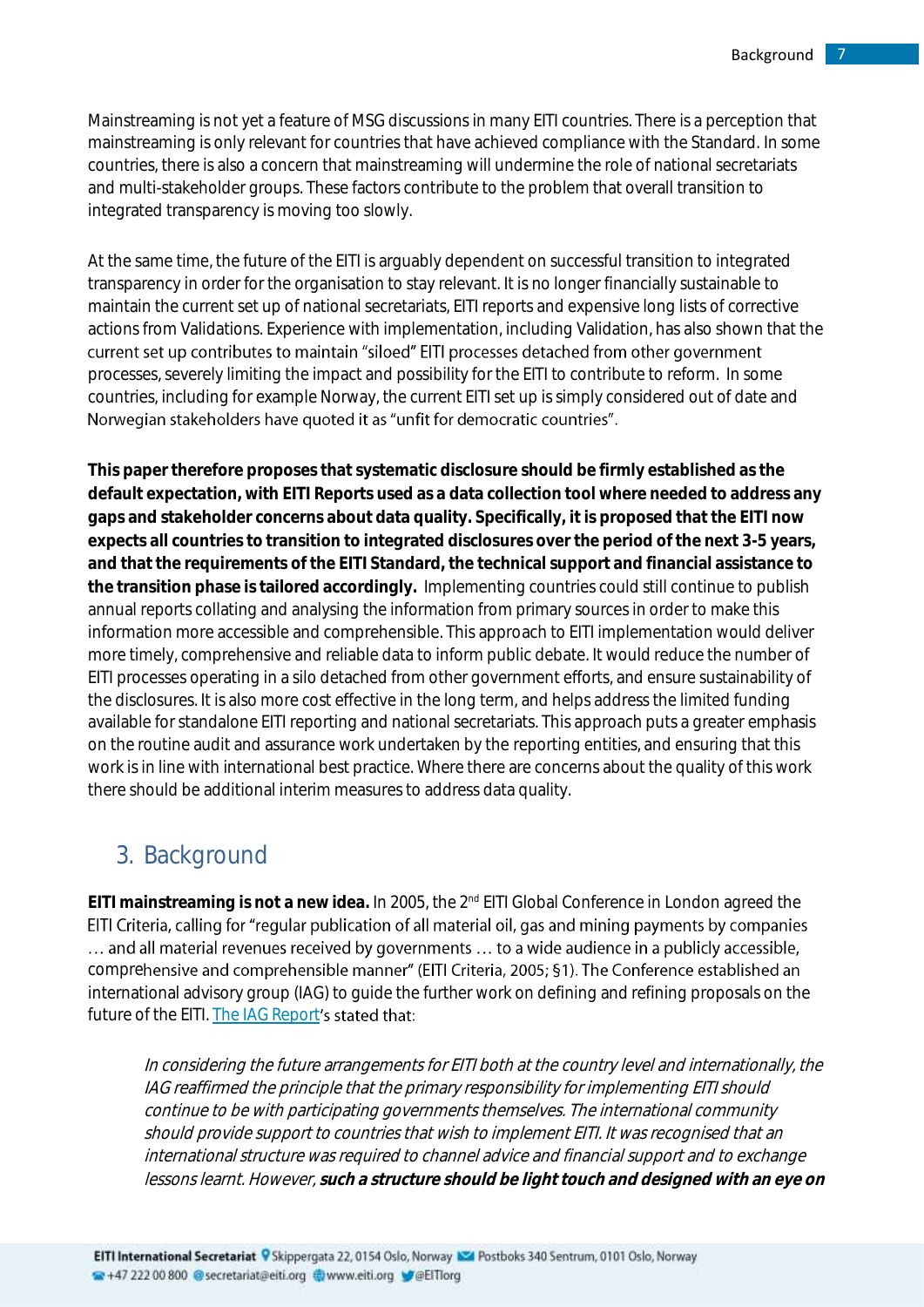the ultimate goal for EITI to be 'mainstreamed', with its criteria and principles becoming **the normal way of working in all the relevant extractive industries within three to five years**. (emphasis added)

While the IAG advocated a process that was "light touch, and does not create unnecessary bureaucracy" and that "wherever possible... builds on existing organisations and capacity", in many countries the promotion of routine disclosures by companies and government agencies was often neglected. Rather, disclosures were sought through a designated EITI reporting procedure, whereby "payments and revenues are reconciled by a credible, independent administrator, applying international auditing standards and with publication of the administrator's opinion regarding that reconciliation including discrepancies, should any be identified" (EITI Criteria, 2005; §3). The resulting EITI Reports were often valuable, but at times of limited value especially due to the time lag between the payments and the publication of the Reports.

**A decade later, the adoption of the 2016 EITI Standard in February 2016 revived and revigorated the notion of mainstreamed transparency. In short, mainstreaming the EITI Standard means that extractive industry transparency should become a routine and integral part of how governments manage the extractive industries.** Rather than simply relying on EITI Reports to bring about transparency, governments implementing the EITI should to a greater extent make the information required by the EITI Standard available through government and corporate reporting systems such as databases, websites, annual reports, portals etc. This would avoid duplication of reporting and make EITI data more timely and accessible.

The 2016 EITI Standard included several provisions that encourage and enable mainstreaming, including:

- The broad definition of "EITI Report" in the 2016 Standard ("The data [required by the EITI] can be disclosed in the form of an EITI Report, or constitute publicly available information and data gathered or cross-referenced as part of the EITI process");
- Several provisions that encourage mainstreaming, e.g., Requirement 2.2 on License allocations, which states that "[where] the requisite information ... is already publicly available, it is sufficient to include a reference or link in the EITI Report".
- The scope, within the standard Terms of Reference the work to be undertaken by the Independent Administrator, to collect data through existing reporting mechanisms (see section 2.1), and the scope for the MSGs to further adapt or deviate from the standard Terms of Reference, so long as EITI Board is sought in advance (as per requirement 4.9.b.iii).
- The option to seek Board approval for mainstreaming, as per requirement 4.9.c.
- The scope to seek Board approval for adapted implementation "should the multi-stakeholder group conclude that it faces exceptional circumstances that necessitate deviation from the implementation requirements" (Requirement 8.1);

**In addition, in 2016 the EITI Board adopted a[n open data policy.](https://eiti.org/document/eiti-open-data-policy)** It encourages EITI implementing countries to orient government systems towards open data by default, so that the latest information is readily available. While it is recognised that there are national and international norms, in particular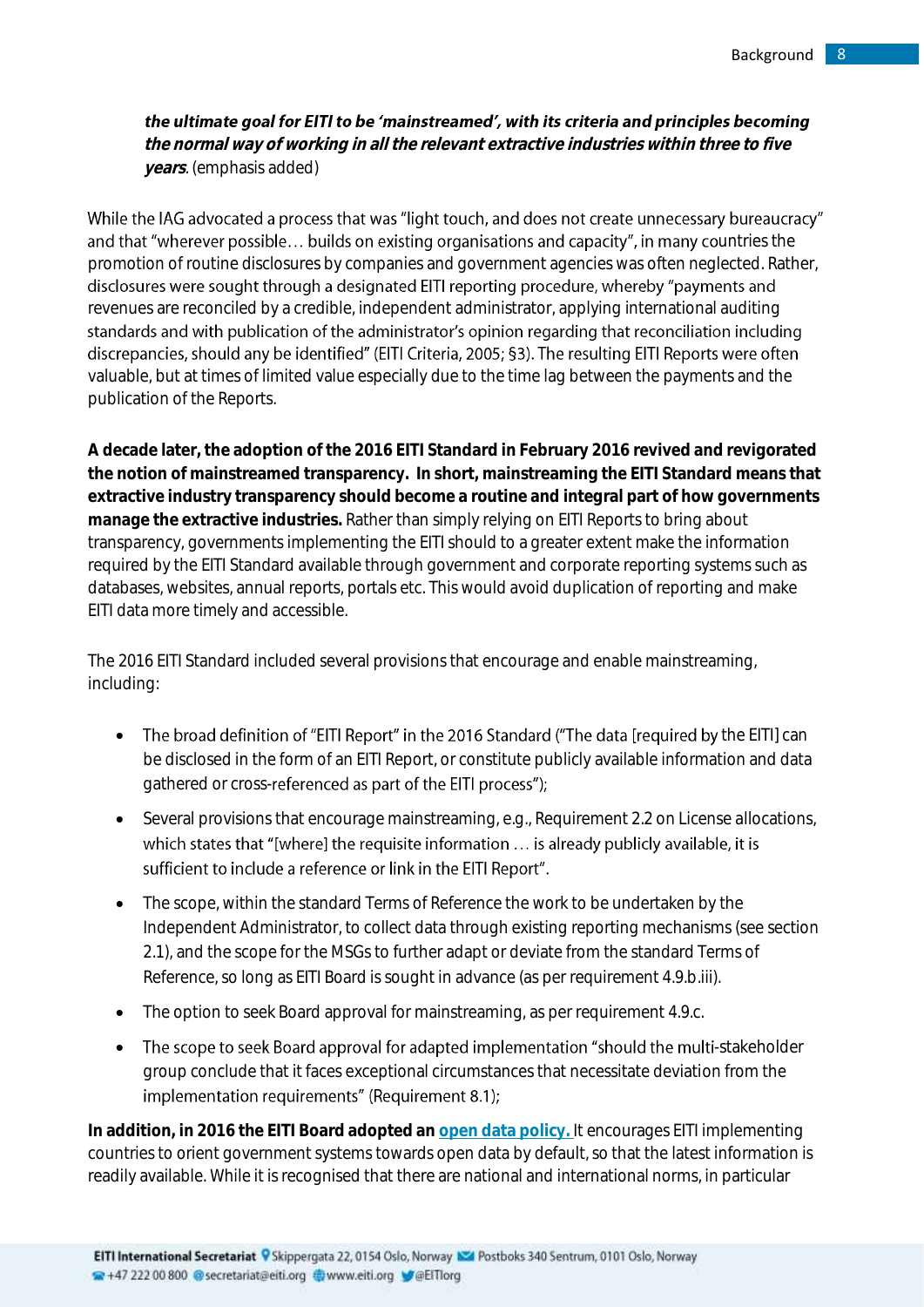pertaining to intellectual property, personally-identifiable and sensitive information, which must be observed, in many cases there are no major barriers to releasing this data. **When countries make this transition, EITI reporting becomes simpler and cheaper. It enables the EITI multi-stakeholder group to shift their attention away from collecting data toward encouraging stakeholders to make effective use of this information.**

**In October 2016, the EITI Board adopted [a towards mainstreaming action plan](https://www.google.com.ua/url?sa=t&rct=j&q=&esrc=s&source=web&cd=1&cad=rja&uact=8&ved=0ahUKEwj49of1xrTWAhXGO5oKHZYkB2EQFggqMAA&url=https%3A%2F%2Feiti.org%2Fsites%2Fdefault%2Ffiles%2Fdocuments%2F2016-10-towards_mainstreaming_action_plan.pdf&usg=AFQjCNHnLkslLTYPXBtKAfN0bOzT5XlDew)**. It outlines activities to be undertaken by the EITI International Secretariat, working together with supporting organisations, to accelerate the trend toward mainstreaming. The action plan has four elements:

- 1. Efforts to raise awareness and developing the business case for mainstreaming.
- 2. Targeted support to implementing countries that have agreed to prioritise mainstreaming.
- 3. "Practical tools for mainstreaming", including guidance and providing access to technical expertise.
- 4. Policy development, including opportunities to refine the EITI Standard and Validation procedures to ensure that efforts to mainstream EITI implementation are appropriately incentivised and recognised.

**At the Board meeting in Oslo in May 2017, the EITI Board discussed a number of strategic questions relevant to mainstreaming** (Board paper 37-2-A). It was proposed that the Implementation Committee establishes a sub-group of the Implementation Committee to prepare a report, including recommendations to the Board, addressing these strategic questions.The Implementation Committee established the group in July, with the terms of reference attached at Annex B. The group met three times in the period July-October 2017. This report builds on the discussions of the group.

# <span id="page-8-0"></span>4. Strategic questions related to mainstreaming

#### <span id="page-8-1"></span>4.1 Mainstreaming the multi-stakeholder approach

With mainstreamed disclosure, what role is there for the MSG? Will it still function as a monitoring body, ensuring that the systems are maintained and that the disclosures do not fall below the Standard, or as a consultative body in terms of what further disclosures government or companies could take on?

Are there opportunities for governments to consider mainstreaming multi-stakeholder dialogue, i.e. by making multi-stakeholder consultations and participation in public policy-making, e.g. in parliament, in the media, in other consultation forums, part and parcel of how the government operates? Are there any country examples to learn from?

**The multi-stakeholder nature of the EITI is central to the EITI Standard.** Although the mandate of the MSG varies across countries, the MSG is the main decision-making body responsible for setting objectives for EITI implementation.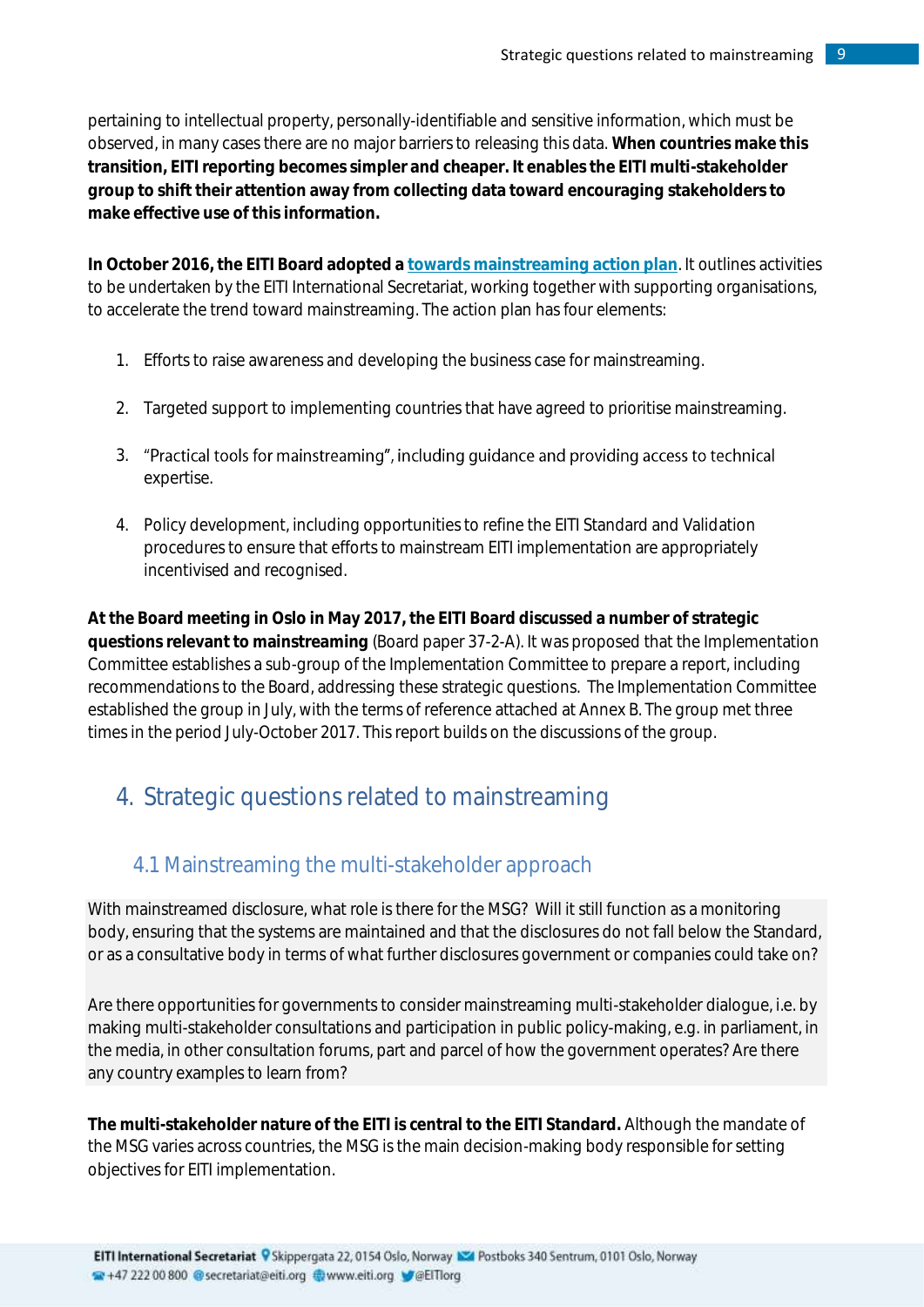In countries where EITI reporting is becoming more mainstreamed and integrated into government systems, this work is increasingly an effort led by the government<sup>2</sup>. While all stakeholders would continue to play important roles in the use of information stemming from the implementation of the EITI, the need and justification for an MSG to oversee the process is being questioned. As noted above, one of the key barriers to mainstreaming is the perception that it may weaken the country's commitment to the EITI Standard, in particular with respect to the multi-stakeholder group.

A common finding from the 2016 Validations is that the MSG process is valued by stakeholders, particularly in countries where other opportunities for engagement are limited. For example, mainstreaming conversations in Kazakhstan have pointed to a desire to retain the MSG as a multistakeholder platform **to monitor that the mainstreamed disclosures are taking place in the way they should**. In Timor-Leste, there have been discussions about the MSG taking on a more **analytical role**.

In some countries, in particular with low levels of trust in government, the value of an EITI Report produced by an independent third party, in turn overseen by a multi-stakeholder body, has been emphasised. At the same time, there is a need to recognise that the EITI Report mainly reproduces the data provided by the government to the Independent Administrator, without any further quality assurance or checks. As such, it could equally be argued that the EITI Report contributes to maintain distrust in the government by creating an illusion that the same data within the cover of an EITI Report is more reliable.

In other cases, Validation has shown that there are weak links between the MSG members and the wider constituencies, not least because there are other channels for stakeholders to access information and to discuss the outlook for the extractive industries. This has been a key feature of the mainstreaming discussions in Norway, where stakeholders have shown that various industry and civil society fora, conferences, parliamentary hearings and debates are better avenues for stakeholder input on natural resource governance than the Norway EITI MSG. In Kazakhstan, there have been discussion about delegating the responsibilities of the MSG in terms of dissemination and use of data to public councils which are councils comprised of government and civil society representatives, established by law at the regional and local levels. Although these councils are not multi-stakeholder, local stakeholders appear to consider them appropriate for the purpose of discussion and debate about EITI data. In Timor-Leste, the Petroleum Fund Consultative Council, comprised of representatives from government, industry, civil society, parliament etc., already has a statutory role in overseeing and advising on the policies and practices regarding the management of the revenue from oil and gas, and could constitute an alternative platform for future EITI-related conversations.

The role of the MSG is likely to vary from country to country opting for some form of mainstreamed implementation depending on their circumstances. **The MSGs should address these issues when considering mainstreaming**. Some sub group members argued that the role of the MSG could change for the better, with less focus on technical aspects of EITI reporting and more attention to substantive issues such as considering wider opportunities to strength governance and inform public debates. Others were concerned that a mainstreamed approach would reduce the incentive for government and

1

<sup>&</sup>lt;sup>2</sup> While historically companies and government agencies used to have an equal role in disclosing data for EITI reporting, the adoption of the 2013 EITI Standard shifted the burden of disclosure significantly towards the government.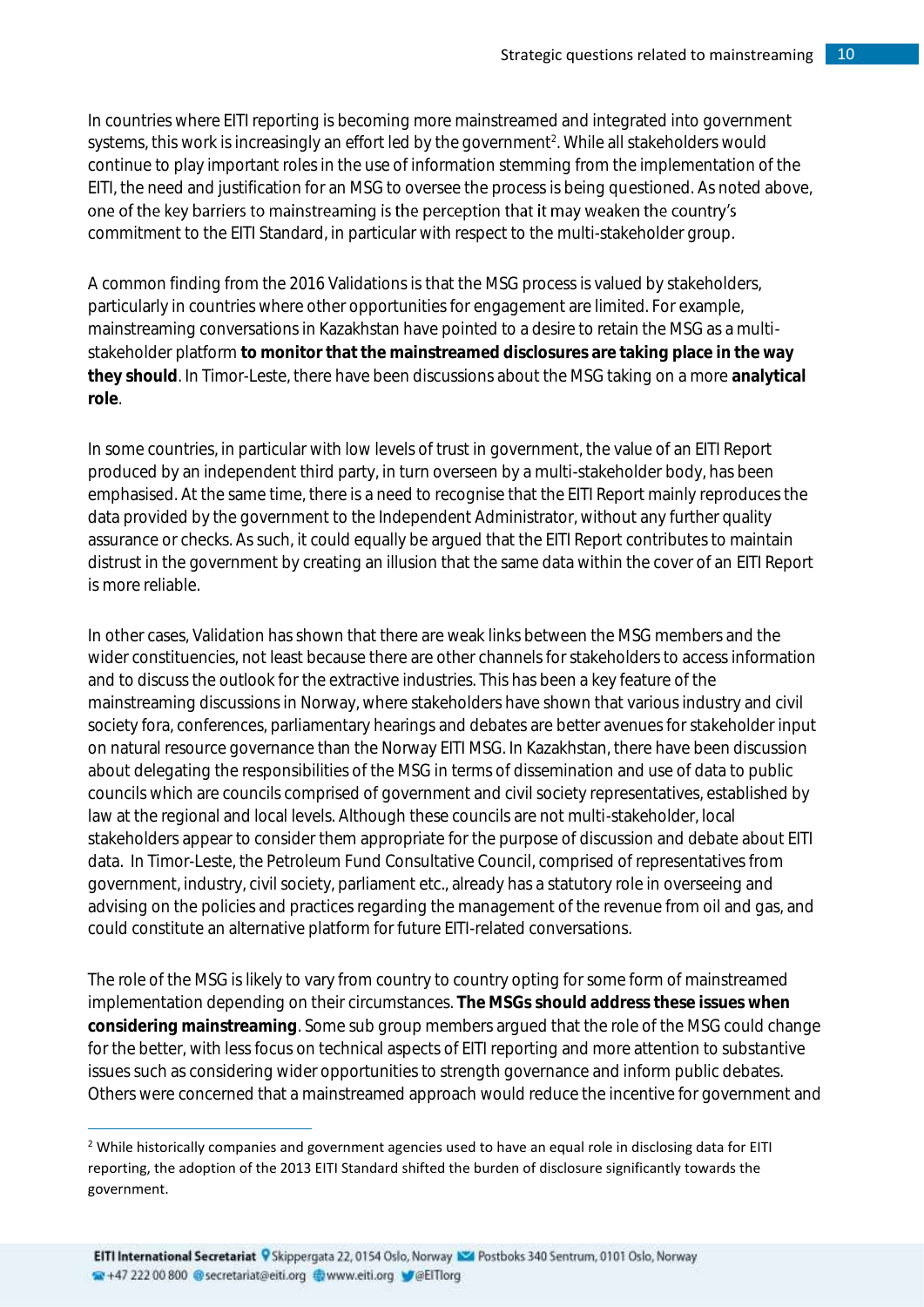industry representatives to participate.

Therefore, the Board agreed:

R5. That the quidance note on the establishment and governance of multi-stakeholder groups is reviewed, highlighting the importance of the multi-stakeholder group in exploring options for mainstreaming. The guidance note should also highlight that implementing countries may consider opportunities for multi-stakeholder consultation and oversight to be integrated using existing representative bodies. This has the potential to increase stakeholder engagement, and make this participation more effective. Where proposals for mainstreamed implementation do not retain conventional MSG oversight, care should be taken to ensure that the alternative processes that are in place for multi-stakeholder consultation and dialogue encompass possibilities for shaping the scope and nature of extractives transparency and making recommendations for governance reform, and that all stakeholders have an opportunity to shape decisions, be heard and contribute. Where these conditions do not exist, requests to mainstream multi-stakeholder oversight would not be approved.

## <span id="page-10-0"></span>4.2 Mainstreaming in prospective candidate countries

Are there opportunities for prospective candidate countries to fast-track mainstreamed implementation, for example by undertaking baseline assessments/feasibility studies as part of their candidature preparations? Could this include exploring any existing multi-stakeholder bodies and mechanisms that could be used to oversee EITI implementation?

Prospective implementing countries have found it useful to map existing disclosures and/or conduct feasibility studies as part of the initial preparations for candidature. Many countries already undertake scoping studies as part of their preparation for EITI candidature and these could more usefully be recast as mainstreaming feasibility studies. It is likely that the outcomes of such feasibility studies would also help inform the MSG's objectives for implementation as well as the work plan, anticipate disclosure barriers and ensure that implementation is more efficiently and effectively designed from the outset. Some countries with low institutional capacity and entities that are not used to reporting may still need a conventional EITI Reporting process as a way to build support for the EITI principles. But this should not be used to indefinitely delay wider reforms. In other countries, it may be that the potential (and support for) mainstreaming only becomes clearer after the first EITI Reports have built awareness and commitment. For example, the Mexican candidature application already foresees in the work plan the use of the Transparency Portal in the Ministry of Finance as a means of publishing EITI-related information on revenue, budgeting and expenditures, and contracts.

Prospective candidate countries should also be encouraged to look at existing multi-stakeholder platforms that the EITI could become part of. For example, in Argentina, there is already an informal Dialogue Platform for Sustainable Use of Natural Resources that promotes dialogue between civil society and companies on mining issues. This could potentially serve as a starting point for bringing in other stakeholders and widening the conversation to EITI issues. In Lebanon, the Petroleum Authorities and LOGI, a civil society network, are already collaborating on the development of the legal framework for the oil and gas industry. Furthermore, in some prospective candidate countries like for example Tunisia, where the extractive industry is already matured and in decline, it might be reasonable to look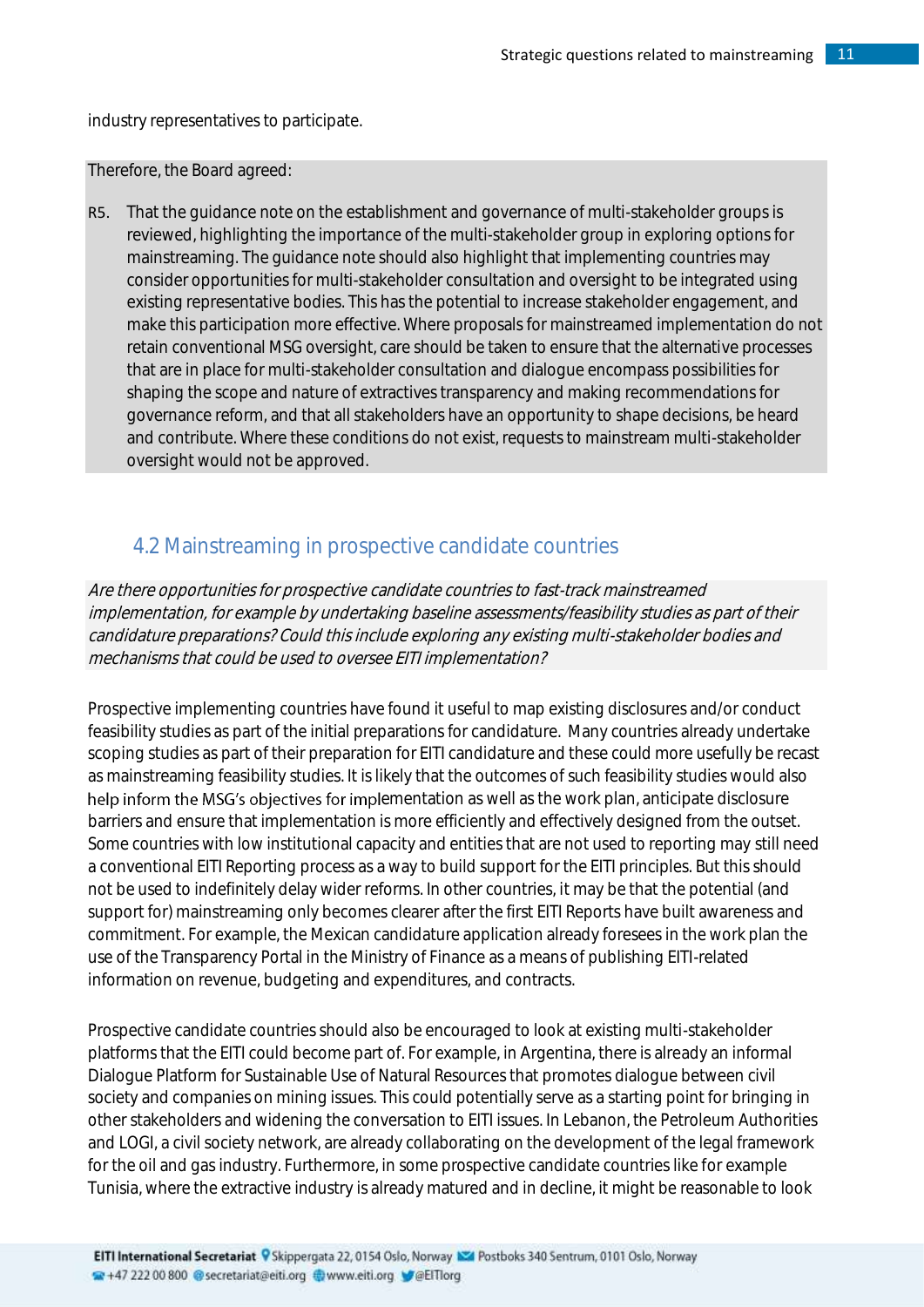at alternative governance arrangements for an EITI process rather than taking on the complete architecture, including establishing an MSG.

Therefore, the Board agreed:

R3. That the guidance notes for prospective candidate countries (e.g., th[e guidance note on](https://eiti.org/document/guidance-note-on-becoming-eiti-candidate)  [becoming an EITI candidate\)](https://eiti.org/document/guidance-note-on-becoming-eiti-candidate) are updated, emphasising disclosure through existing systems, and encouraging prospective candidate countries to identify potential barriers to systematic disclosures from the outset. The Board could consider making a mainstreaming feasibility study a requirement for all new candidate countries. This should include reviewing existing platforms for information disclosures, public consultation and dialogue, rather than creating standalone EITI reports and multi-stakeholder groups.

## 4.3 Building political commitment for mainstreaming

<span id="page-11-0"></span>How is support for mainstreaming secured in countries where i) the EITI institutions have become powerful, ii) stakeholders are making use of the EITI to protect certain interests, or iii) stakeholders are concerned about giving up certain benefits that they receive from being part of the multi-stakeholder group?

A key issue the Board needs to address is how to enhance the motivation for mainstreamed reporting and EITI implementation. Implementation is in some of the 51 implementing countries structured around conventional EITI reports. Some countries, including Liberia and Nigeria, have the oversight of the production of EITI reports embedded in law. Mainstreaming and engaging with other agencies is sometimes regarded as a threat to this institution building, preventing progress on mainstreamed disclosure. The same can be argued for some Independent Administrators that have long-term contracts to produce EITI Reports in multiple countries, and may not be incentivised to propose long term, mainstreamed alternatives to conventional EITI Reporting. In Norway, one of the challenges to achieving mainstreaming has been that some of the stakeholders appear to tie their support for mainstreaming with a wider campaign for financial reform that goes beyond the extractive industries and would encompass all companies operating in Norway.

Validation provides an opportunity for an independent review of these tensions. Donors can also play an important role in advocating that technical assistance is oriented toward long-term mainstreamed solutions. However, strong high level political support for mainstreaming will be necessary to deal with these types of barriers. In addition, because of these tensions there may be cases where it will not be possible to achieve multi-stakeholder support for mainstreaming applications as required by the EITI Standard. The EITI Board should consider the possibility of deviating from this requirement, depending on the circumstances, albeit with a clear preference for requests that have the full support of all stakeholders.

Therefore, the Board agreed:

R1. That by end 2018, all implementing countries are expected to develop a costed work plan for 2019 and onwards that includes steps to mainstream EITI implementation in company and government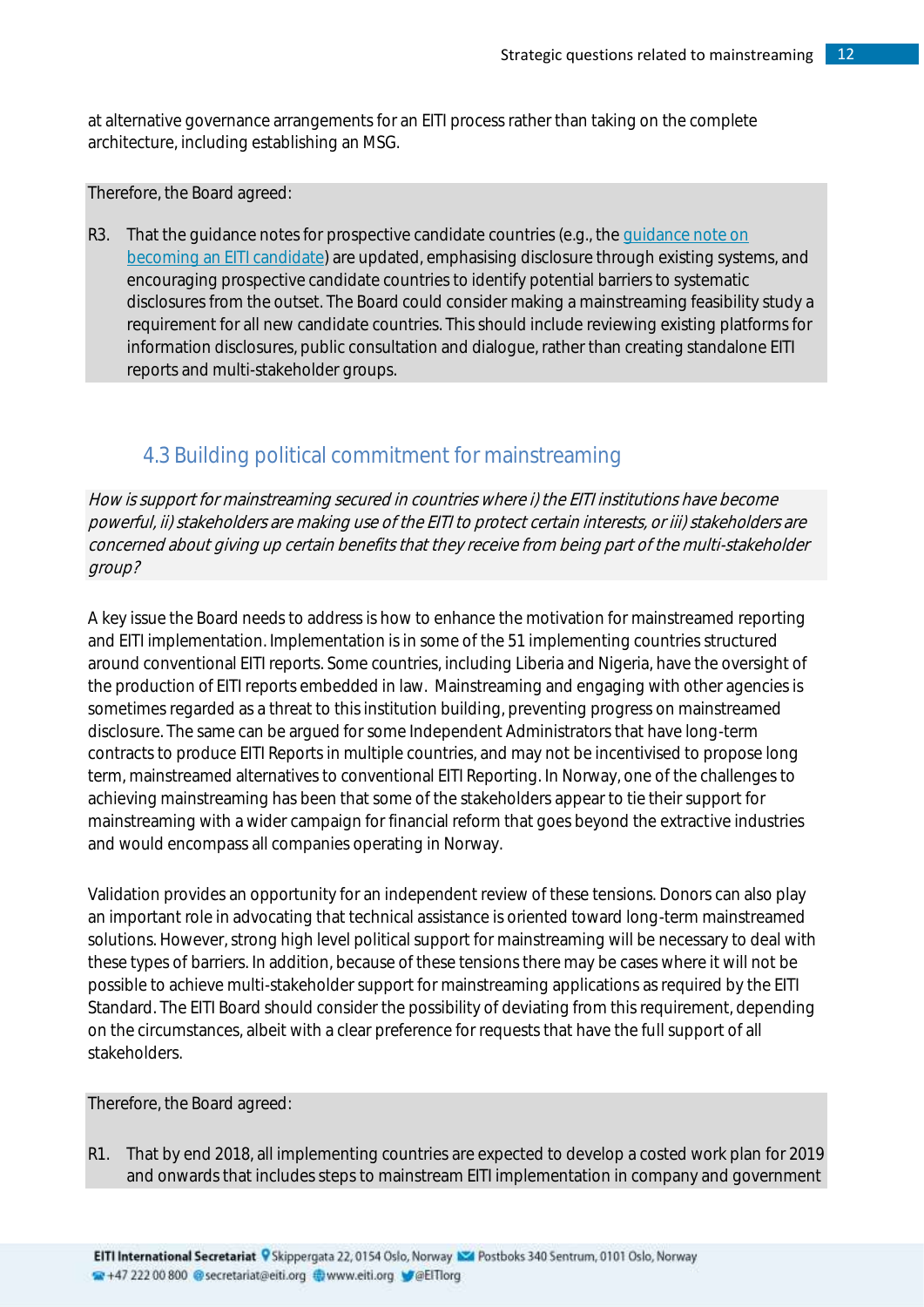systems within 3-5 years, with the scope to seek a longer transitional period where needed<sup>3</sup>. This approach acknowledges that the circumstances differ in each country, that not all countries will be able to transition to systematic disclosure at the same speed, and that the financial implications need to be considered, both in the near and long term. It enables MSG's to request a longer transitional schedule where needed.

To support this work, the [guidance note on developing an EITI workplan](https://eiti.org/GN2) be revised to put greater emphasis on systematic disclosure. This should include making clearer linkages to existing systems and reforms, such as reforms to public financial management, audit and assurance procedures, public consultation, and open government and e-governance initiatives. The Secretariat should also develop additional guidance materials demonstrating how the EITI requirements can be satisfied through systematic disclosure by governments and companies.

- R2. That the EITI Board calls on implementing countries, supporting countries and supporting organisations to support the development and implementation of these work plans, shifting the focus from financing EITI reports to supporting reforms to promote systematic disclosure. The funding provided to the transition phase would support feasibility studies and ensure that technical assistance and advice on EITI implementation focuses on opportunities for systematic disclosure. This provides an opportunity to address the significant funding constraints in many implementing countries, and to ensure that EITI implementation is financially sustainable by embedding EITI transparency standards into national systems and processes. A costed transition plan for each country could be elaborated.
- R4. That awareness raising, training activities and the Terms of Reference for a mainstreaming [feasibility studies](https://eiti.org/document/terms-of-reference-for-mainstreaming-feasibility-study) are revised to give greater attention to the future role of the MSG and multistakeholder consultation more broadly, alongside the technical discussions regarding timely, comprehensive and reliable disclosures. This should include options for assessing outcomes and impact (requirement 7).
- R8. That mainstreamed, integrated and systematic disclosure is a major focus of the 2019 EITI Global Conference and the EITI Chair Awards. In preparation for the Global Conference 2019, the EITI Chair writes to the EITI Champion in implementing countries, urging the government to commit to mainstreaming and requesting that MSGs review and address mainstreaming opportunities in their forthcoming work plans.

# <span id="page-12-0"></span>4.4 The outcomes from mainstreaming

1

What will happen to the recommendations for improving the sector, currently provided by the EITI Reports if there is a mainstreamed approach?

The EITI is designed as a country led process and this is reflected in how impact is measured, with workplans, Annual Progress Reports and Validation ensuring an in-country planning, monitoring and evaluation process. The attention of most MSGs has and continues to be largely devoted to various

<sup>&</sup>lt;sup>3</sup> One option would be to require these roadmaps by 1 January 2019 (covering 2019 onwards). That would allow countries a year to consider mainstreaming opportunities and challenges. It would also ensure that all implementing countries have a mainstreaming plan ahead of the next Global Conference.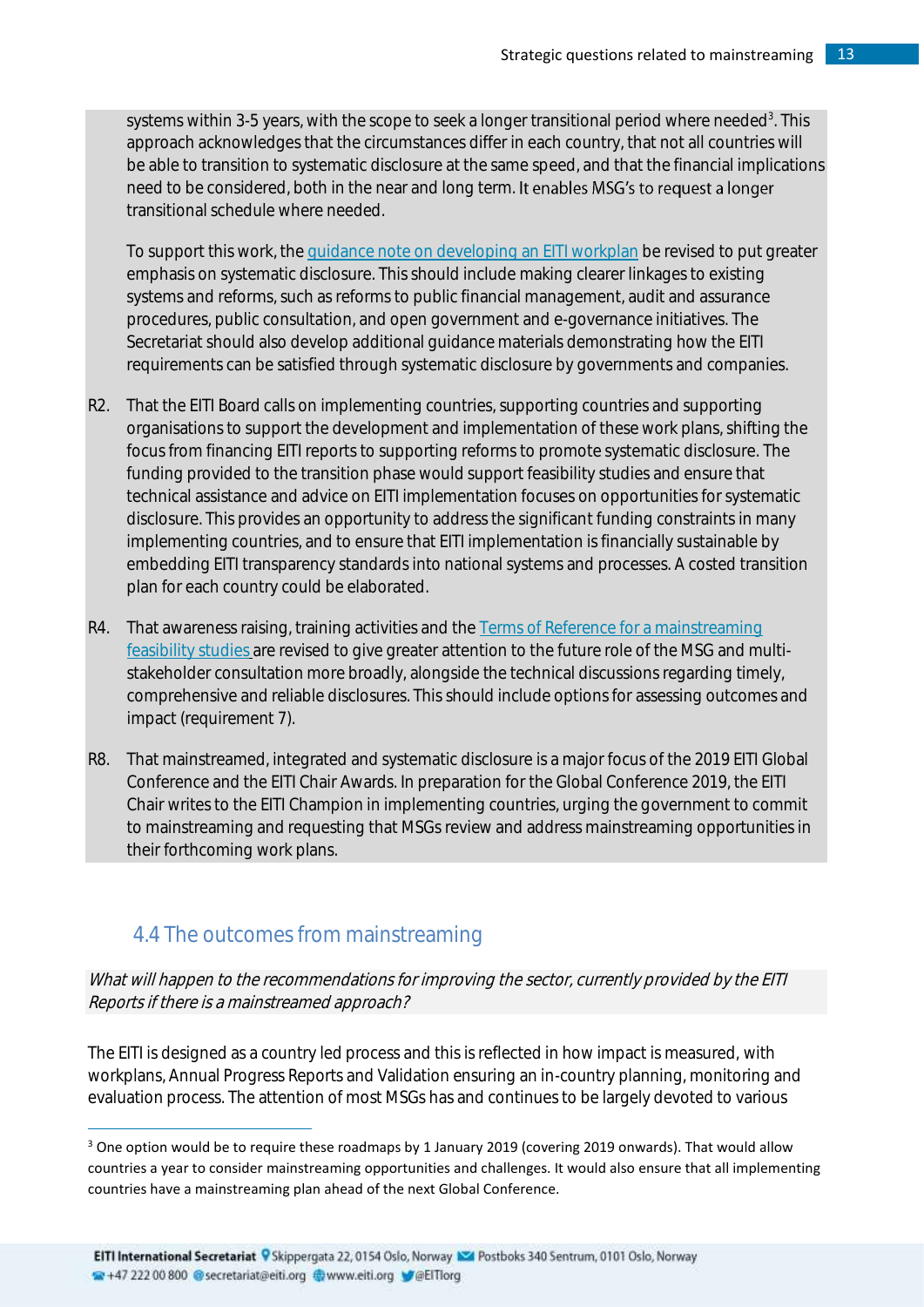technical aspects related to EITI reporting, a trend reinforced by a Validation procedure that tends to focus on corrective actions rather than deepening the impact of the EITI.

The EITI Reports prepared by independent administrators often include useful recommendations for improving extractive industry governance, and there is a concern that these recommendations may be lost under a mainstreamed model. That said, the recommendations from Independent Administrators often focused on "internal" EITI reporting procedures, rather than outward looking opportunities to improve systems. In a few countries, including Ghana, Nigeria, the Philippines and PNG, the MSG has developed and put forward own recommendations for reform based on the data from EITI Reports. These recommendations have tended to be of greater value to government reforms and has often led to concrete impact. The Validations conducted to date have revealed a common weakness: the EITI requires "an assessment of whether the payments and revenues are subject to credible, independent audit, applying international auditing standards". These assessments have often been cursory, and they are essential in considering opportunities for mainstreaming. Only in a couple of countries, including DRC, have these assessments and associated recommendations resulted in improvements in government assurance and auditing procedures.

In some cases, a reduced focus on data collection and reconciliation would allow more time and resources to be dedicated to analysing data and to emerging governance challenges. The MSG could, for example, engage independent experts to undertake reviews of key challenges in the sector. Where mainstreamed implementation retains MSG oversight, the MSG could continue to have a role in conducting analysis and producing recommendations for reform. Where mainstreamed implementation does not retain conventional MSG oversight, care should be taken to ensure that the alternative processes that are in place for multi-stakeholder dialogue encompass possibilities for making recommendations for governance reform.

The agreed upon procedures for mainstreaming continues to require an annual EITI Report, prepared by an independent administrator:

The procedure requires that the production of an annual EITI Report that collates data from the various (publicly available) sources. It is a requirement that this work is undertaken by a consultant or organization perceived by the multi-stakeholder group to be credible, trustworthy and technically competent.

Phase 6 of the procedure provides additional detail. In some countries, an annual EITI Report prepared by an independent Administrator may not be needed, especially where there are existing mechanisms for collating information from primary sources.

Therefore, the Board agreed:

R9. That the Board tasks the Implementation Committee with considering whether the EITI Standard should be revised to modify or remove procedures and processes that become redundant with mainstreamed implementation. This would not alter the content of the EITI disclosure requirements, but would serve to simply implementation of the EITI requirements and make sure that the EITI Standard is formulated in a way that better supports systematic disclosure.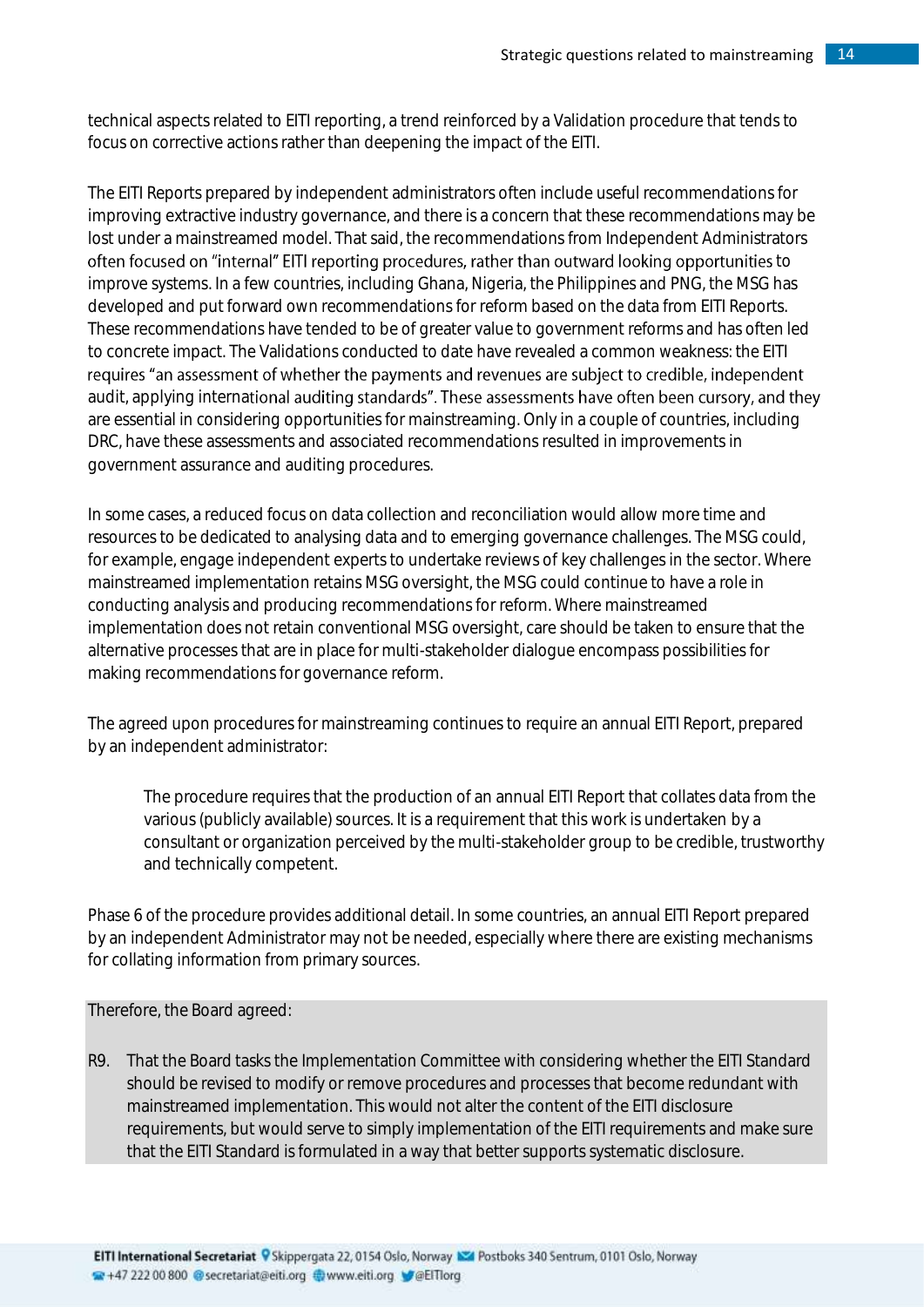## <span id="page-14-0"></span>4.5 More timely reporting

Should the "two-year rule" be revised to require more timely publication of data and encourage countries to move mainstream EITI implementation?

The EITI Standard requires that implementing countries disclose data no older than the second to last complete accounting period (e.g. an EITI Report covering the fiscal year ending 31 Dec 2016 must be published by 31 Dec 2018). The users of EITI data often lament that 2-year-old data is of limited value. For the debate in the media, amongst parliamentarians or investors, data needs to be more up to date. A number of countries are addressing this issue and have moved to publishing reports within 12 months. Tightening the "two-year rule" would encourage more countries to work toward mainstreamed EITI implementation. Not doing so would risk the EITI continuing to produce largely outof-date information that is of limited relevance to current debates.

Some implementing countries struggle to meet the two-year rule, but mostly because: (1) the procurement of the Independent Administrator starts too late, which is often linked to funding constraints and/or donor procurement requirements, and (2) the reconciliation process is cumbersome as reporting entities collect data from earlier financial periods. Validation has shown that in most countries, audited financial data is available within 10-12 months of the end of the financial year. For example, in the Kyrgyz Republic, companies are required by law to submit completed EITI reporting templates by 15 May the year following the end of the financial year. This means that 2016 data has been available with the line Ministry since May 2017. Despite the data being available, Kyrgyz Republic is likely to miss the deadline of 31 December 2017 for publishing 2015 data due to lack of funds to hire an Independent Administrator.

The sub-group considered whether to revise the rule for countries applying for mainstreaming, but noted that this may act as a disincentive. Rather, it was noted that there was an expectation that counties applying for mainstreaming would publish information well in advance of the "2-year rule", and that the Board would consider this when reviewing mainstreaming applications. One way to address this would be to replace the "two-year rule" for timely EITI Reporting with a 12 or 18-month rule that requires comprehensive disclosure, with any further reconciliation, spot checks and other assurance work to be completed within 6 months. The Board could maintain the current scope for extensions in exceptional circumstances. This would enable a two-step approach with the disclosure of preliminary and unaudited data as early as possible (address stakeholder demands for timely data), with final, audited data to follow at a later data with links to the associated documentation. It is recommended that the Board revisits this issue following a review of the EITI Reports prepared in accordance with the [standard terms of reference for Independent Administrators](https://eiti.org/document/standard-terms-of-reference-for-independent-administrator-services) (see 4.7, below).

## <span id="page-14-1"></span>4.6 Links between mainstreaming and open data

#### How can EITI data become more accessible?

The trend toward mainstreaming and open data are mutually reinforcing. As noted above, an emerging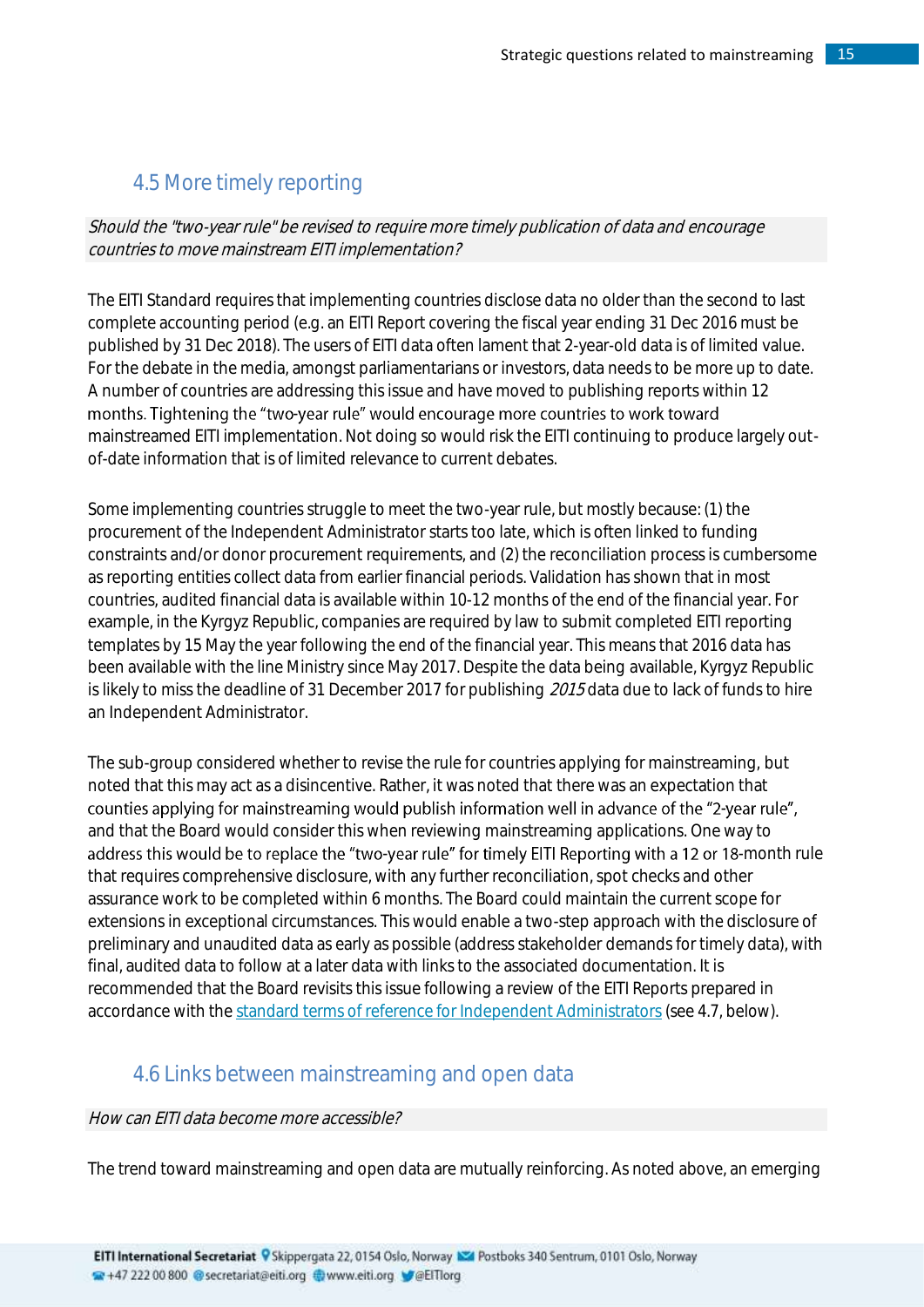## risk is that "EITI open data" portals are being developed independently of core administrative

information management systems. This can lead to duplication and inattention to the strengthening the systems that the primary source and guarantor of reliable data.

#### For government agencies, there are large "up front" costs in developing IT systems, particularly systems that link internal administrative processes with publicly accessible content. These systems should be geared towards ensuring that legislation and regulations are enforced consistently and efficiently, promoting "open government" while also protecting confidential information. Cadastre systems are a prominent example, but there are other systems that could be "opened up" for greater public scrutiny, promoting both greater transparency and greater accountability.

In 2016, the EITI introduced a requirement for MSGs to agree an open data policy. Reflecting the tensions highlighted above, these policies have often focused on how to make the data in the EITI Report more accessible. A more effective approach is to review the open data policies and practices of the companies and government agencies that are the primary sources of data, and to consider actions to improve their open data policy and increase public access to more timely data.

In some countries, stakeholders do not have access to reliable internet connections, and other forms of information dissemination will continue to be important. These challenges should be clearly addressed in EITI work plans. However, this should not be used to avoid publishing data in open data formats, especially when there are very low-cost options for doing so.

#### Therefore, the Board agreed:

R7. That the [guidance on EITI open data policies](https://eiti.org/document/guidance-note-27-on-creating-open-data-policy) is revised to put a greater emphasis on open data policies and practices of the participating companies and government agencies. While it is important to ensure that the data in the EITI reports is more accessible, transition to integrated transparency will make it more important to ensure that there are open data policies and practices in the companies and government agencies that are the primary sources of data, and to consider actions to improve direct access.

# <span id="page-15-0"></span>4.7 Reconciliation

#### Is it time to let go of reconciliation?

There are divergent views on the value of reconciliation as part of EITI implementation. Reconciliation is often complex, involving dozens of revenue streams, low materiality thresholds and a large number of reporting entities. The data collection process is often time consuming. The Validations that have been completed to date have shown that most of the discrepancies identified during the reconciliation process arise from reporting errors created by the complexity EITI reporting procedures themselves, not by missing payments or intentional gaps in company or government disclosure. In addition, the overall assessments from IAs are either absent or have so many caveats that they add very little in terms of assuring the quality of the data.

Nevertheless, stakeholders often consider reconciliation as a valuable exercise in verifying that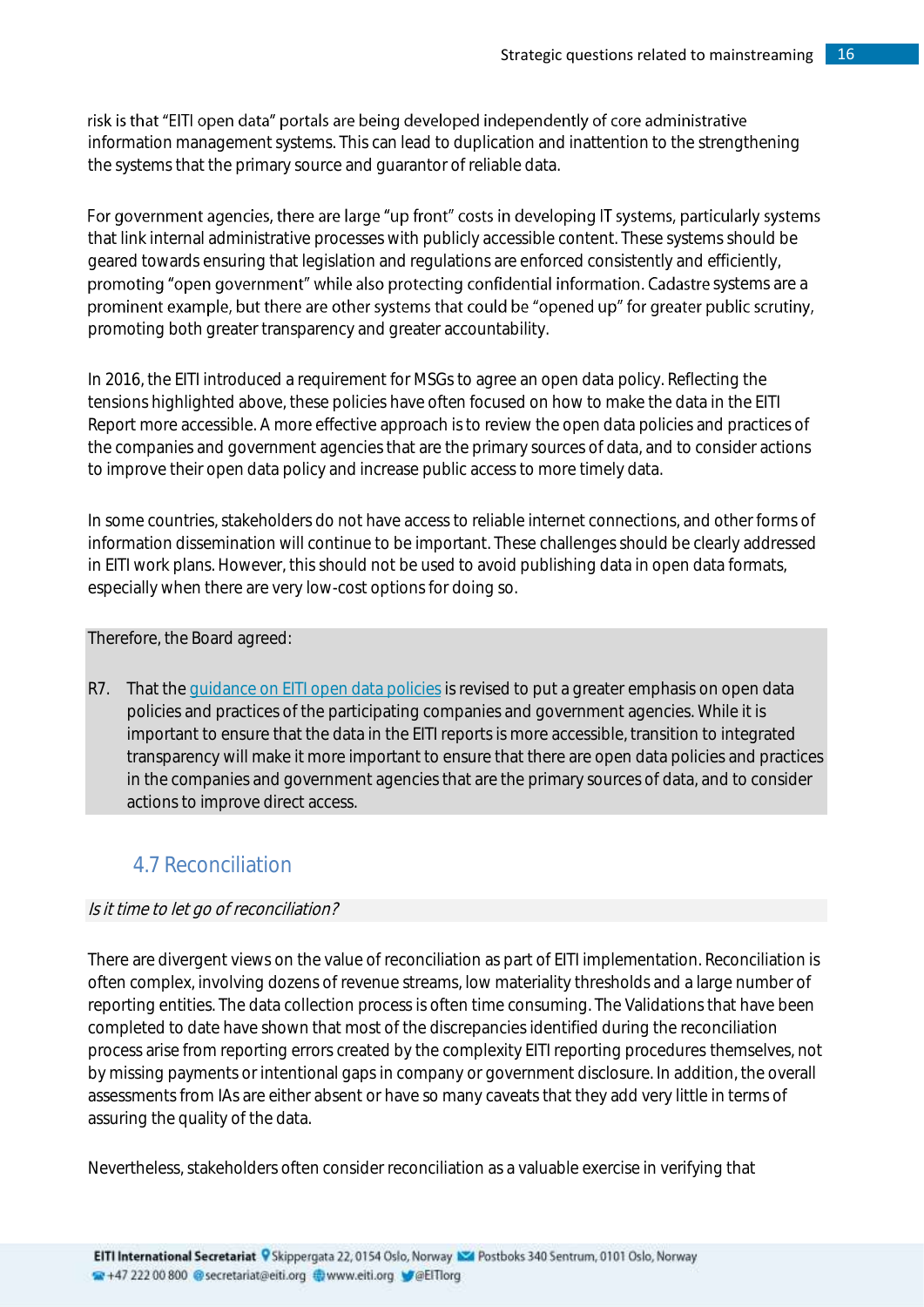government and company disclosures are complete. However, reconciliation is not the only or best way to safeguard reliable data. In many EITI Reports, the disclosures are not audited, and are only assured in the narrowest sense through attestations from senior representatives of the entities submitting the data. One of the most important outcomes of EITI implementation is that it requires disclosures from reporting entities on their routine audit and assurance practices, and whether these are up-to-date, and whether national standards are in line with international best practice. Where these systems are weak, reconciliation is valued because it provides some additional assurances that the disclosures are complete. However, this is not a sustainable solution. The goal should be to strengthen routine audit and assurance procedure so that additional assurances are unnecessary.

The results from the 2016 and 2017 Validations also show that reconciliation has sometimes become an end in itself, without sufficient attention to the underlying audit and assurance procedures that ought to be the primary guarantor of data quality. Where these audit and assurance systems are strong, MSGs are increasingly arguing that reconciliation is unnecessary. As the D-EITI national secretariat have commented:

In some countries, the reconciliation process is not at the heart of challenges that might arise in the national resource sector. As reconciliation is very costly, the Board should consider possibilities to let go of reconciliation, if certain criteria are fulfilled. A possible criterion could be that there are no material discrepancies in reconciliation two years in a row. The reconciliation process could then be paused for two/three years. In the following year reconciliation takes place again, when there are no material discrepancies, reconciliation will be paused again for two/three years. When there are material discrepancies the country has to undergo reconciliation in the next year.

There are variations to this proposal by D-EITI. One alternative could be to let go of reconciliation, but to give stakeholders the right to ensure that an independent review of company and government data is carried out if the annual disclosures show material discrepancies that cannot be explained to the satisfaction of stakeholders. Another alternative could be to let go of reconciliation in principle, but to undertake annual spot checks of certain transactions.

Therefore, the Board agreed:

R6. That the Board, through the Implementation Committee, will undertake an independent review of EITI Reports prepared in accordance with the [standard terms of reference for Independent](https://eiti.org/document/standard-terms-of-reference-for-independent-administrator-services)  [Administrators.](https://eiti.org/document/standard-terms-of-reference-for-independent-administrator-services) Building on the findings from the 2016 and 2017 Validations, this would include: (i) An assessment of Independent Administrators' adherence to the standardised procedure; (ii) A review of the assurance procedures most commonly adopted by implementing countries, the time required and compliance costs; (iii) An independent assessment of the extent to which the work undertaken safeguards comprehensive and reliable data. The consultant would also be invited to propose amendments to the procedure, and/or to propose cost effective alternatives that would provide an equivalent level of assurance.

Subject to the findings of this review, the Implementation Committee will consider possible modifications to th[e standard terms of reference for Independent Administrators,](https://eiti.org/document/standard-terms-of-reference-for-independent-administrator-services) reframing the procedure as a "standard terms of reference for EITI disclosures", putting a greater emphasis on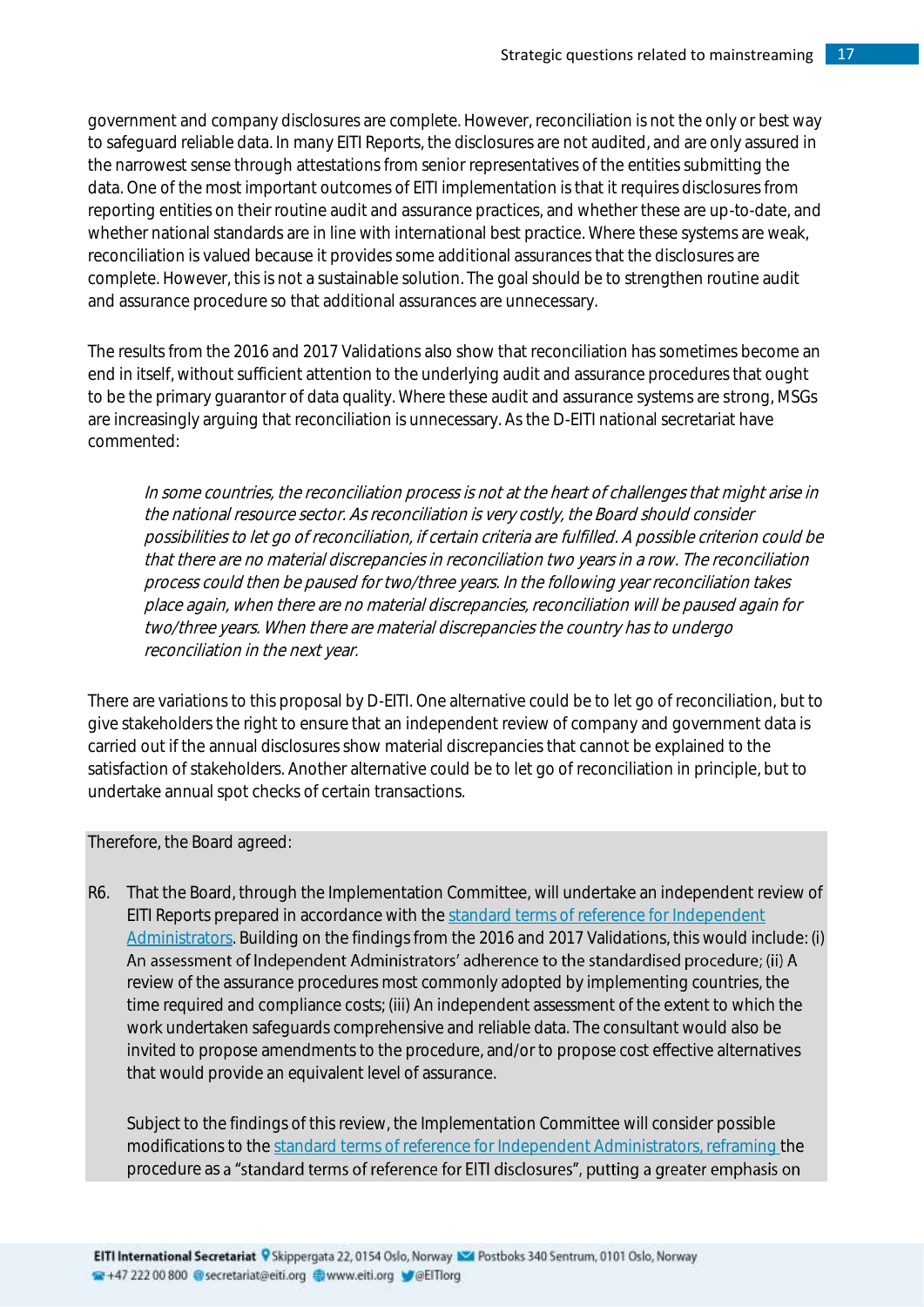mainstreamed, integrated and systematic disclosure and public consultation. This could include clarifying the expectations for the timeliness of EITI data, i.e., that mainstreamed disclosures are expected to be published well in advance of the 2 year-rule.

# <span id="page-17-0"></span>5. Implications and next steps

A transition to integrated transparency for all EITI countries is a necessary step, but requires that the Board simplifies the requirements of the standard to remove procedures that are redundant under this approach. It also requires a parallel commitment from supporters that the funding available for the EITI will be channelled to support a transition phase of 3-5 years for all countries, as reflected in implementing their costed transition plans. It would also be an opportunity for the Board to review the Validation model and consider the Validation schedule as countries transition to an integrated approach. Several of the recommendations highlighted above address this transition, including:

- R2. That the EITI Board calls on supporting organisations to finance the implementation of these work plans, shifting the focus from financing EITI reports to supporting reforms to promote systematic disclosure. The funding provided to the transition phase would support feasibility studies and ensure that technical assistance and advice on EITI implementation focuses on opportunities for mainstreamed, integrated and systematic disclosure. This provides an opportunity to address the significant funding constraints in many implementing countries, and to ensure that EITI implementation is financially sustainable by embedding EITI transparency standards into national systems and processes. A costed transition plan for each country could be elaborated.
- R8. That mainstreamed, integrated and systematic disclosure is a major focus of the 2019 EITI Global Conference and the EITI Chair Awards. In preparation for the Conference, the EITI Chair writes to the EITI Champion in every implementing country, urging the government to commit to mainstreaming and requesting that MSGs review and address mainstreaming opportunities in their forthcoming work plans.
- R9. That the Board tasks the Implementation Committee with considering whether the EITI Standard should be revised to modify or remove procedures and processes that become redundant with mainstreamed implementation. This would not alter the content of the EITI disclosure requirements, but would serve to simply implementation of the EITI requirements and make sure that the EITI Standard is formulated in a way that better supports systematic disclosure.

If the Board agrees to the recommendation in this paper, the Secretariat envisages the following next steps and timeframes:

#### Q4 2017

- Further elaboration and refinement of the recommendations in this paper by the Implementation Committee, including a more detailed examination of the financial implications and a more detailed road map for Board review and approval.
- Work with the World Bank and other donors on financial commitments to support implementing countries in the transition phase.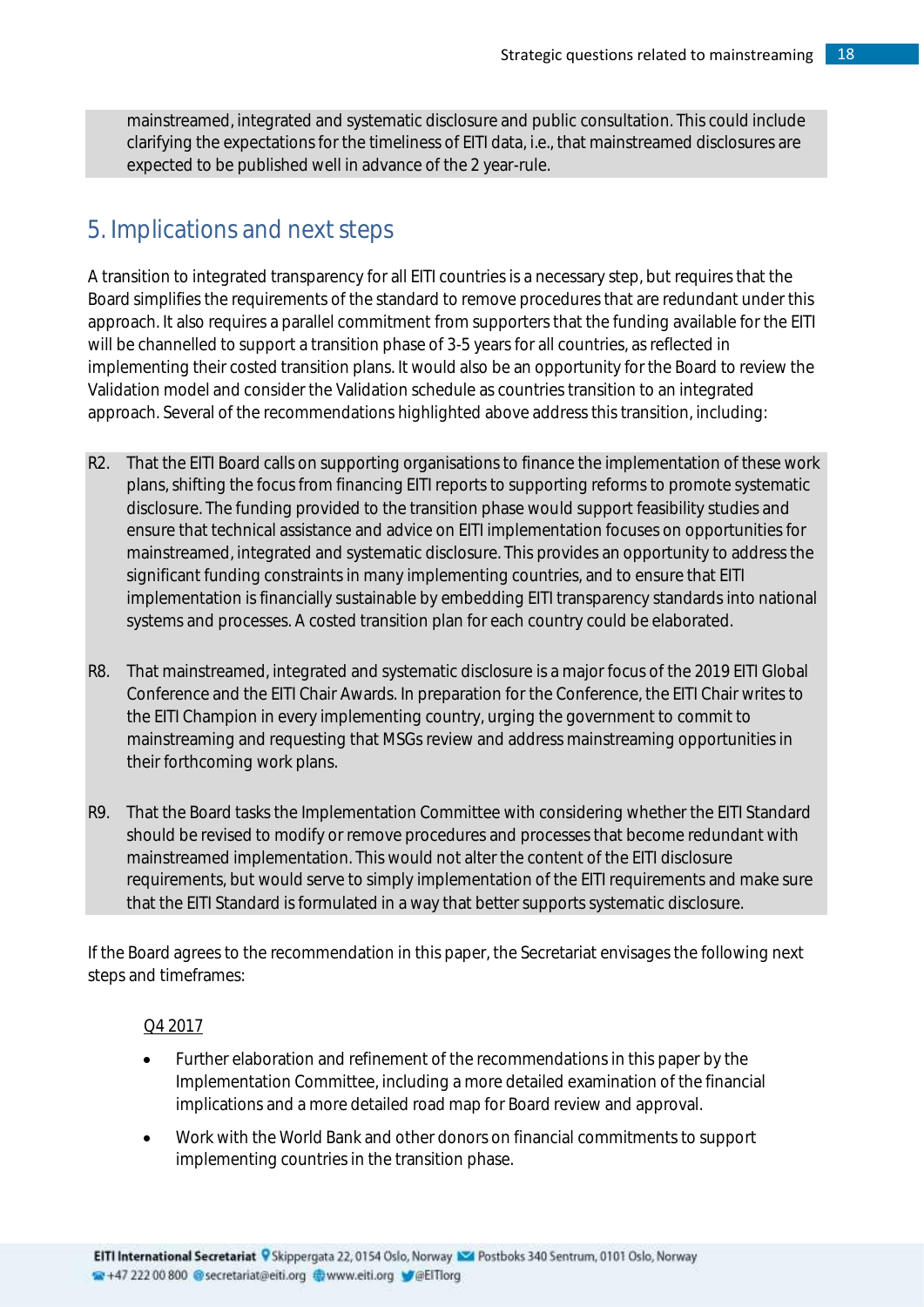- Continued efforts to raise awareness regarding integrated transparency in EITI implementing countries, including at the regional training events in Anglophone Africa, Francophone Africa and LAC.
- Identification of priority / pilot countries to develop examples of costed transition plans, likely to focus on the countries that have completed mainstreaming feasibility studies (see Annex B).
- Validation Committee review of the lessons learned from the 2016 and 2017 Validations, including a presentation of initial findings in Oslo and recommendations for consideration in Berlin.

#### Q1 2018

- The transition to integrated transparency to be a key focus of the Oslo Board meeting, including examples of costed transition plans.
- Letters to the EITI Champion and multi-stakeholder groups in every EITI implementing country, outlining the Board's strategy and seeking renewed government commitment to integrated EITI implementation.
- A donor roundtable in the margins of the 1<sup>st</sup> Board Meeting of 2018 to confirm commitments to support implementing countries in the transition phase.

#### Q2 & Q3 2018

• Intensive efforts to support implementing countries in the elaboration of costed transition plans, likely to include regional workshops and country missions (coordinated with key donors).

#### TBC 2019

• Country commitments and work plans to be a focal point of the 2019 EITI Global Conference and the EITI Chair Awards.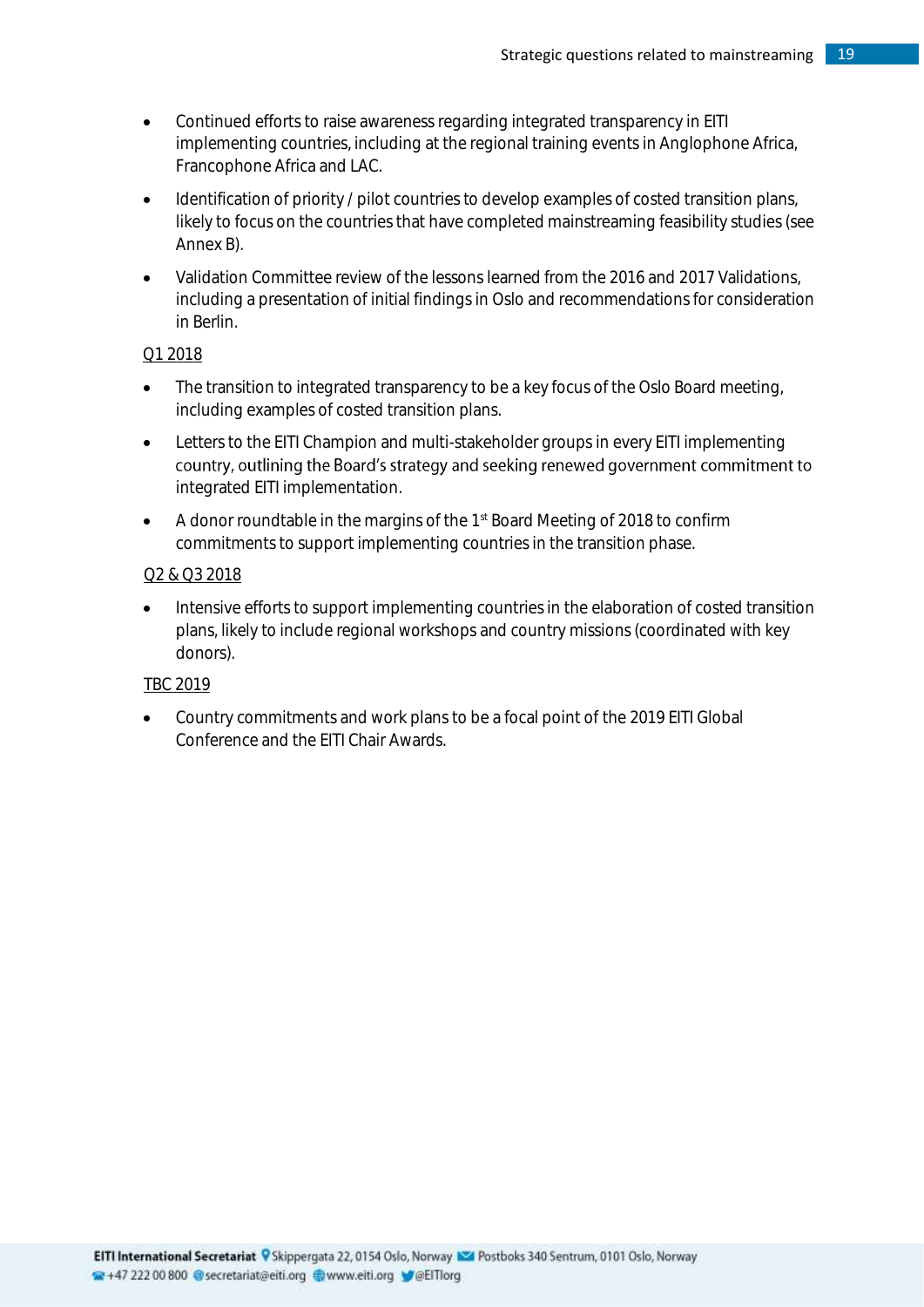

# <span id="page-19-0"></span>Annex  $A$  – Review of mainstreaming feasibility studies

#### <span id="page-19-1"></span>**Norway**

Norway's proposal for mainstreaming implementation was presented at the  $37<sup>th</sup>$  EITI Board meeting in Oslo and approved at the 38<sup>th</sup> EITI Board meeting in Manila All stakeholders in Norway agreed that it was timely to mainstream implementation. However, the application did not have the full support of the civil society constituency. Their concerns related to the auditing of company disclosures made in accordance with Norway's regulations on country-by country reporting.

The feasibility study found that company data currently included in the EITI Report is also available from the companies' payments to governments reports published on their company webpages. Most of the "contextual information" is accessible via a single portal - <http://www.norskpetroleum.no/> and the associated app Oil Facts. Revenue transparency is high, with timely and reliable information available for corporate income tax and petroleum tax (48% of petroleum revenues in 2015), the State's Direct Financial Interest (42%) and dividends from Statoil (7%). In addition, there are a number of arenas for public debate about natural resource governance, and there appears to be a consensus that the multistakeholder group is not necessary.

The study identifies two main areas to be addressed as part of the transition to mainstreaming:

(1) Establishing a mechanism for government disclosures of taxes and other payments as per Requirement 4.1 on [http://www.norskpetroleum.no/,](http://www.norskpetroleum.no/) disaggregated by company. The current data on the portal is sourced from the EITI reporting templates collected and compiled by the Independent Administrator, and will in the future need to be gathered directly from the collecting government agencies.

(2) Implementation of requirement #2.5 on beneficial ownership transparency by 2020. The ongoing developments related to amendments to the 4<sup>th</sup> EU Anti-Money Laundering Directive will inform Norway's next steps on this issue.

Implementation in the future will consist of: (1) continuous stakeholder consultation and dialogue using existing multi-stakeholder platforms, with an annual stakeholder meeting; (2) continuous disclosure of the information required by the EITI Standard on company websites and on [www.norskpetroleum.no;](http://www.norskpetroleum.no/) and (3) Validation every three years in accordance with the EITI Standard.

#### <span id="page-19-2"></span>**Timor-Leste**

The Government of Timor-Leste and the TL-EITI multi-stakeholder working group (MSWG) have expressed an interest in exploring mainstreamed EITI implementation. A feasibility study was conducted by the International Secretariat assessing the routine online disclosures in Timor-Leste's petroleum sector to examine the country's readiness to mainstream EITI implementation and identify next steps.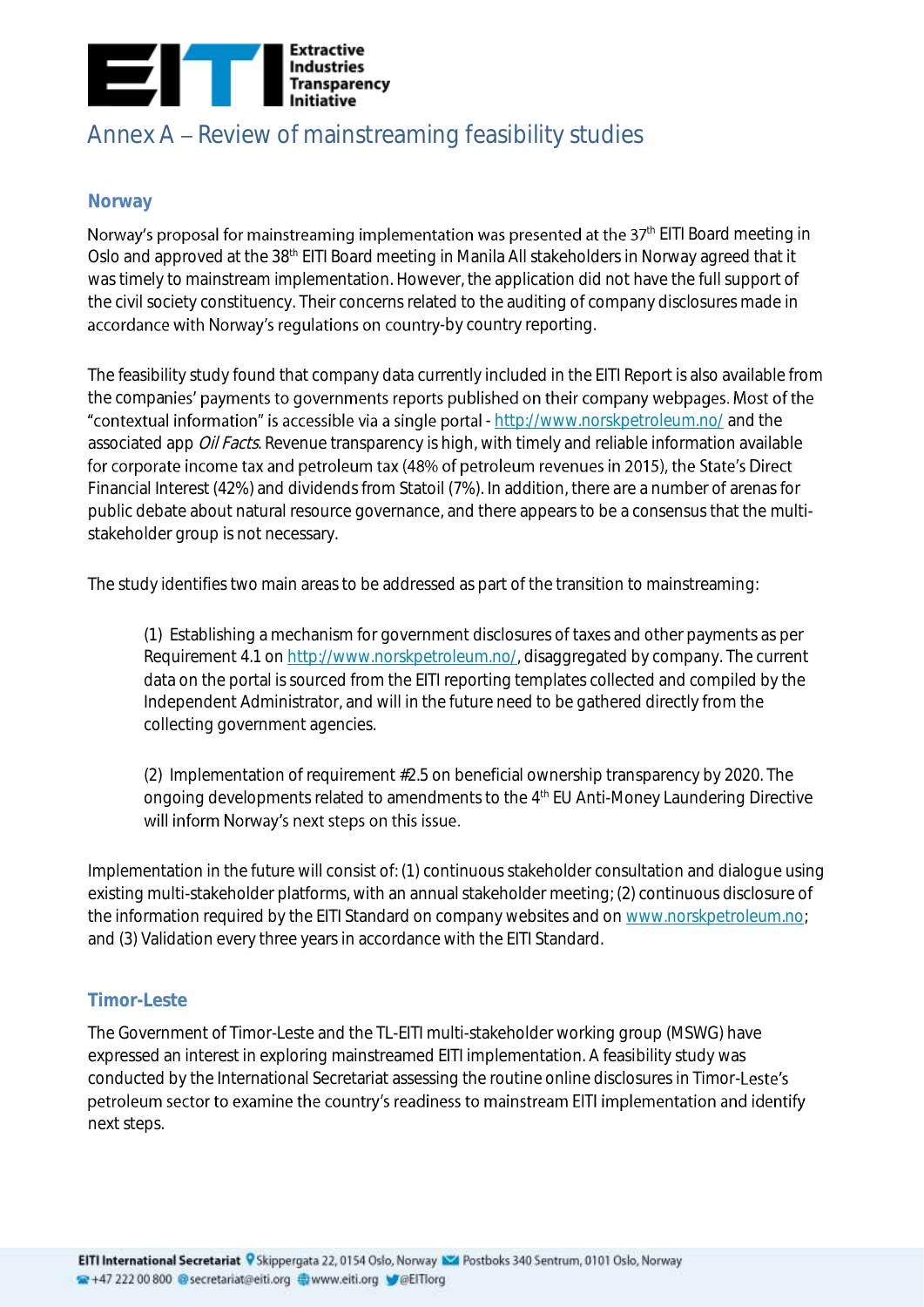Based on the study and consultations with stakeholders, it is likely that mainstreamed implementation in Timor-Leste would have the following elements: (1) the MSG would likely be retained, but with a different role and mandate focusing more on analysis and dissemination of data; (2) Financial data would no longer be reconciled, but government data would be available from the different Ministries involved in the management of the petroleum sector. Company data would either be published on company websites (for companies reporting under the EU Directive), or o[n www.eiti.tl](http://www.eiti.tl/) using existing reporting templates; (3) [www.eiti.tl](http://www.eiti.tl/) would become a hub for extractive sector data, redirecting users to the relevant government and company websites enabling access to the data at source; and (4) An annual report would be produced providing analysis of the findings and results pertaining to the previous financial year and projections for the coming financial year.

The feasibility study found that most financial and contextual information required by the 2016 EITI Standard is routinely disclosed by relevant government agencies. A transparency portal discloses fiscal and budget information and most government agencies also have online reports that are timely. It is also noted that government and company data reliability is strong; shown by the fact that Timor-Leste has produced six EITI reports without discrepancies and that figures from government and companies are subject to annual independent third-party audits.

There are however some issues that would need to be addressed as part of the transition to mainstreaming, such as completion and/or updating of information on licensing, employment, production, exports, beneficial ownership, and complying with the required level of disaggregation of taxes received by the government. For example, income tax (20% of 2014 revenues), and additional profits tax (16% of 2014 revenues) are available in the Petroleum Fund's Annual Report, but are only reported as aggregate tax payments per company, i.e. not disaggregated by individual tax type. The study also highlights that *data retention* needs to be considered.

Recently the MSG has discussed whether to hire a consultant for preparing a detailed roadmap for mainstreaming, which would accompany a mainstreaming application. However, as Timor-Leste recently concluded its parliamentary elections, a new coalition government has been formed. This has halted the recent progress of discussions, but the International Secretariat continues to provide support.

#### <span id="page-20-0"></span>**Kazakhstan**

The feasibility study in Kazakhstan is close to being finalised. A draft report has been commented on and the final submission of the report is expected shortly. The Kazakh MSG will then discuss its findings and agree whether to seek approval of a mainstreaming application from the EITI Board.

The study is being conducted by Ernst & Young and funded by the World Bank. Its preliminary findings conclude that Kazakhstan is ready to move toward mainstreaming EITI disclosures. The study highlights all necessary disclosures that are publicly available, as well as detailed recommendations on addressing any gaps. It is accompanied by a suggested roadmap/timeline for implementation, although it does not provide an estimated budget.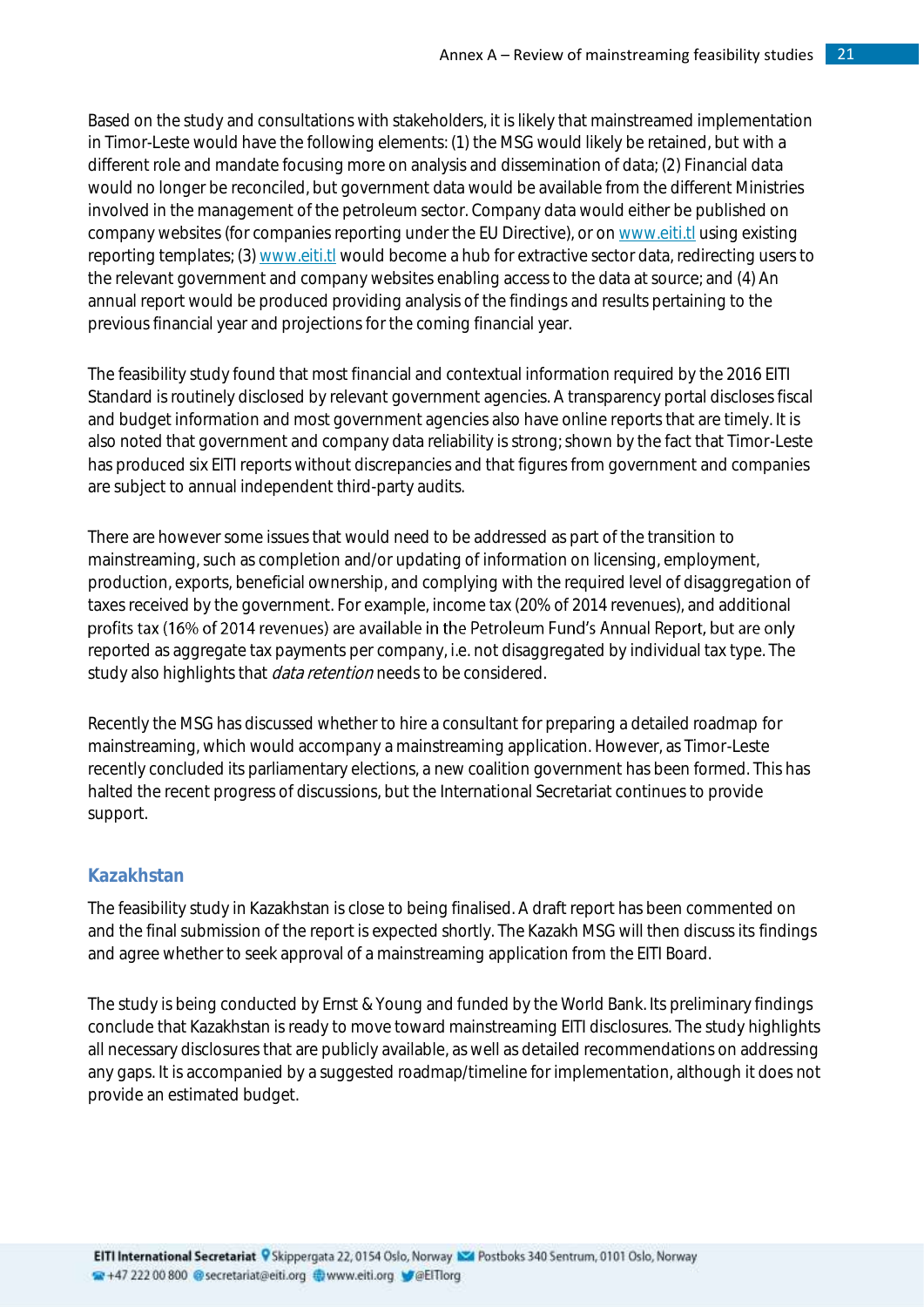The EITI reporting forms are already incorporated into an existin[g online platform](http://egsu.energo.gov.kz/webapp/pages/home.jsf) under the Ministry of Investment and Development. Through this portal, companies also record all other information pertaining to their contractual obligations on a monthly basis, including production data, procurement etc. From this portal, Kazakhstan's five largest revenue streams account for 95% of total revenues in 2015: corporate income tax (31%), customs payments (25%), mineral production tax (21%), proceeds from PSAs (10%), and lastly rents from petroleum exports (9%).

The online portal allows for subsoil license holders upload the EITI machine readable data together with their audit statements within the first quarter of the following year. This system enabled Kazakhstan to be a leading country on data timeliness several years in a row, and as the study finds, discrepancies have continuously been at, or below, 1 per cent during the last five EITI Reporting years. Despite having all the company and government data available online with limited discrepancies, Kazakhstan still hires an Independent Administrator at an annual cost of USD 40 000 to reconcile the figures.

There are certain concerns regarding disclosures of data in Kazakhstan related to license allocations (EITI Requirement 2.2), beneficial ownership (2.5), and state participation (2.6). There are also some concerns regarding data quality (4.9) that also seem to coincide with preliminary findings of the ongoing Validation of Kazakhstan, which should be addressed in the final report.

#### <span id="page-21-0"></span>**Kyrgyz Republic**

The International Secretariat and NRGI jointly facilitated a workshop from 7-9 June to kick off the mainstreaming feasibility study, with a detailed examination of existing disclosure practices. The Kyrgyz Republic maintains a centralised tax reporting system similar to Kazakhstan's portal described above. The Kyrgyz government therefore asked for support with a mainstreaming feasibility study, which the [Eurasia Foundation of Central Asia](http://en.ef-ca.kz/) (EFCA) have been contracted to produce. The study is now underway, with funding from the World Bank's EGPS, and a final submission is expected by early October 2017.

The preliminary findings identify multiple opportunities, one of which is identifying an open budget portal managed by the Ministry of Finance, which discloses revenue information by taxpayer ID, government recipient as well as payment type. These revenue disclosures include all tax and non-tax payments, apart from one. Unfortunately, the missing revenue stream is the social insurance contribution, which is the second largest revenue stream according to numbers from 2014. It accounts for 20% of total revenues, while the largest revenue stream is gross income tax accounting for 48%.

The study also has some shortcomings; it does not link to a wider e-governance project "Taza Koom". This project was initiated by the President's Office and is funded by the World Bank. Otherwise, the study provides evidence that there are several gaps to be addressed which may require longer-term reforms or changes in regulations. The study's preliminary findings still conclude that Kyrgyz Republic should move towards mainstreamed disclosures. A roadmap to address the above challenges and other identified in the study has not yet been submitted.

Related to mainstreaming, but also implementation more generally, there are significant resource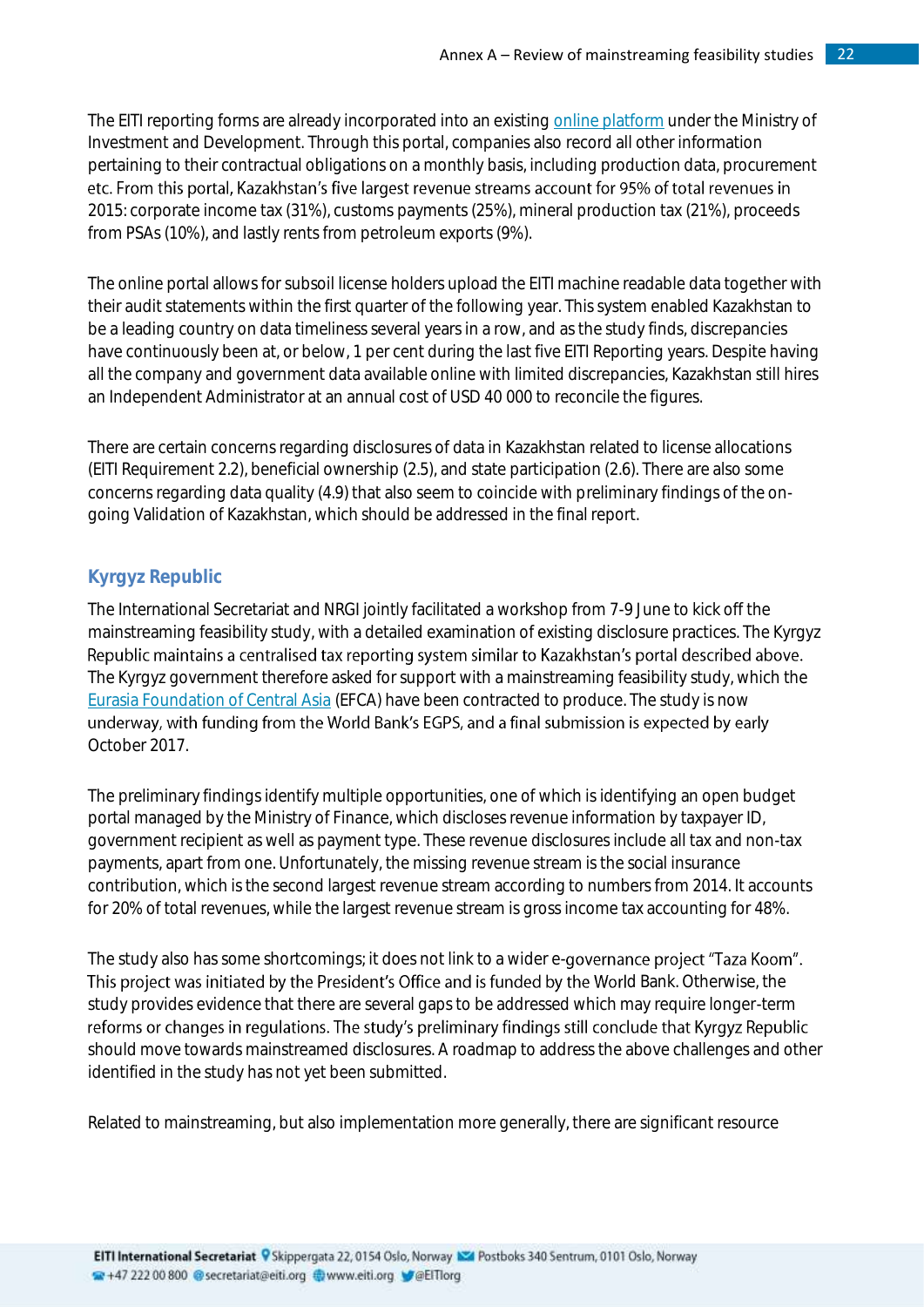constraints of the national secretariat in the Kyrgyz Republic. Funding by Deutsche Gesellschaft für Internationale Zusammenarbeit (GIZ) is currently being phased out and funding of the national secretariat by European Bank for Reconstruction and Development (ERBD) is due to end in December 2017. Combined this amounts to significant pressure on the KR-EITI process and the feasibility of implementing a mainstreaming roadmap in the country.

#### <span id="page-22-0"></span>**Liberia**

The mainstreaming feasibility study for Liberia is in its final stages. A 'zero-draft report' was submitted to the Secretariat and there are on-going discussions on improvements. The Secretariat is still seeking updates after a second mission was conducted early September. The submission of a final draft is expected late September.

The preliminary findings recognise that Liberia is not ready for 'full mainstreaming' due to both legal barriers and capacity constraints in the Liberian system. Government agencies are bound by confidentiality-clauses which hinders disclosure of information on company-payments and similar. The report also identifies that there are significant constraints in the technical capacity of government Information Technology (IT) systems, which would also require a longer-term improvement before enabling mainstreamed EITI disclosures.

Data quality is also a concern in Liberia, as external audits of companies are not mandatory. Also, although mandated by Liberian legislation, audits of government accounts often experience significant delays. The draft study notes that the Government Audit Commission lacks the financial and human resources to fulfil these obligations. Still, the commission did certify LEITI reporting templates provided by government entities for the 2013/14 EITI Report.

Despite the challenges reflected in the draft study, Liberia's EITI process is already 'partially mainstreamed'. LEITI, a government agency created by the LEITI Act of 2009, has an expanded mandate to ensure publication and disclosures that circumvents the confidentiality clauses highlighted above. This ensures that LEITI discloses revenues from the extractive sector, especially for major taxes. Three of these are withholding taxes, and therefore subject to confidentiality laws affecting the Liberia Revenue Authority: personal income taxes (21%), payments to third parties (11%) and non-resident taxes (7%). The second-largest revenue stream, royalties (14%), as well as other fees are already publicly available through Liberia's Mining Cadastre Administration System which is managed by the Ministry of Lands, Mines and Energy.

Lastly, LEITI's role opens an opportunity to become a key government agency which performs the necessary disclosures in a mainstreamed setting. The LEITI Act also ensures that LEITI as an agency is managed by a MSG in its traditional sense (under EITI), with the potential of less confusion regarding the future role of LEITI and the MSG.

#### <span id="page-22-1"></span>**Mauritania**

With support from GIZ, the MSG published a mainstreaming feasibility study in July to assess the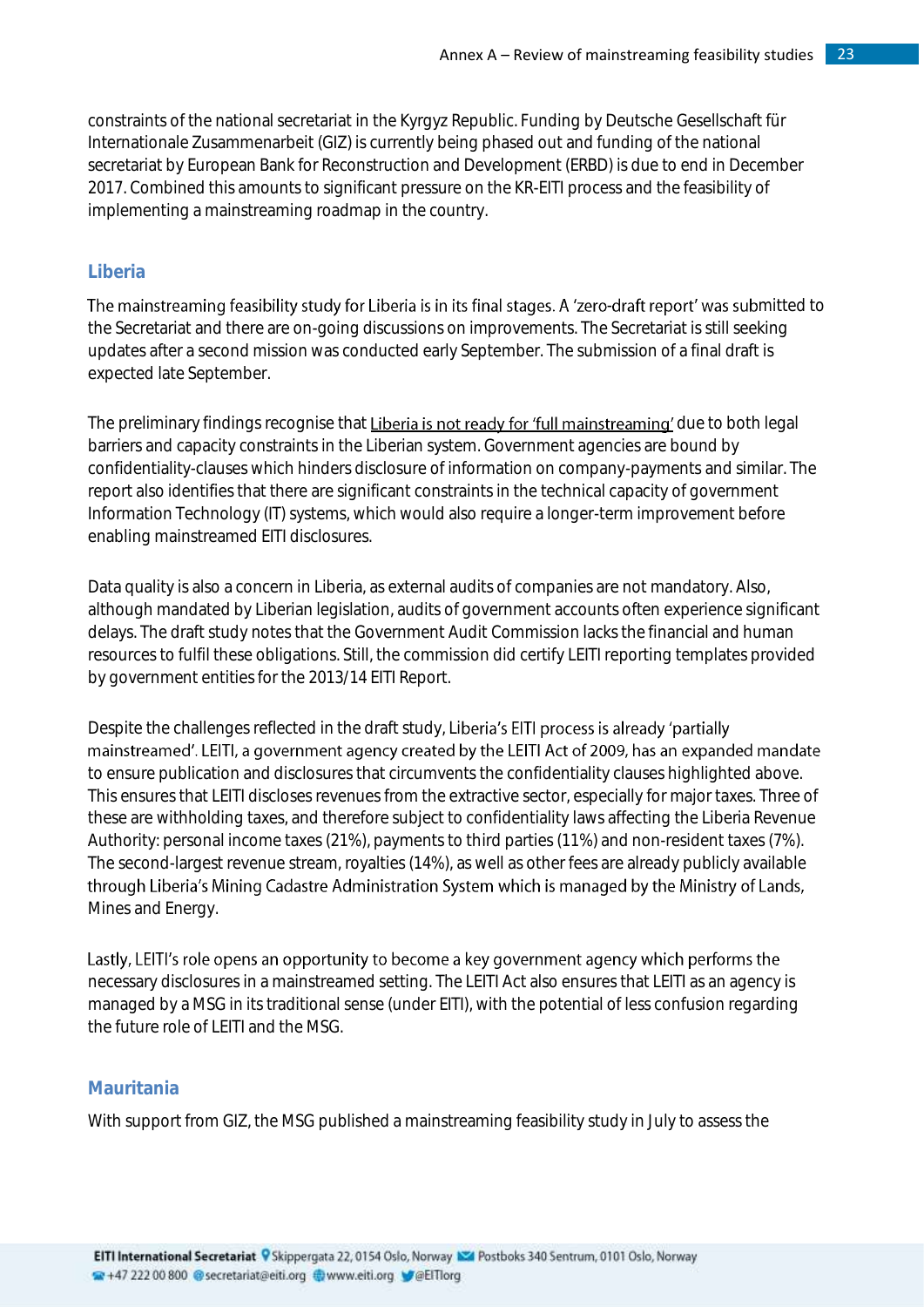potential to entrench EITI reporting in routine government systems. The feasibility study also implies that 'partial mainstreaming' is the most applicable solution for now, focusing more on ensuring open data disclosures of EITI-required information by the government agencies themselves.

The findings are overall positive. The study identifies that most of EITI data is available. However, although it is disclosed the information is spread across multiple agencies and available in varying degrees of disaggregation.

Two specific reporting frameworks that the study highlights are monthly publications of the Table of State Financial Operations (TOFE, Tableau des Opérations Financières de l'État) and others such as the Petroleum Report. These two are both published by the treasury (Direction Générale du Trésor et de la Comptabilité Publique), and captures the major revenue streams of 2014 such as royalties (25%), dividends from state participation (21%) and, perhaps most importantly, the *exceptional* budget contributions of extractive companies (Contributions au budget de l'etat, 11%).

The study identifies several challenges mainly related to two themes:

- i. Similar to Liberia, disclosure of tax-payments by company is prohibited through **confidentiality** laws. This hinders the proactive disclosures of government agencies and would require legal reform. There is no barrier for disclosure of non-tax payments.
- ii. **Data quality** has so far not been deemed satisfactory, especially related to state-owned enterprises. Previous EITI Reports have pointed out that audits of SOEs are not being undertaken in a constant and regular manner. More generally, there is a major challenge of auditing sector-specific revenues. This is due to the internal tracking-systems of the treasury which has to rely on manual separation of receipts from specific companies for the purpose of EITI's reconciliation procedures. Here, the treasury is looking to reform its classification system and are currently exploring opportunities for using the extractive-specific GFS framework which was developed jointly by EITI and IMF.

Lastly, and with support from key institutions, the MSG is working to embed reporting of production and export data through the Customs website<sup>4</sup> (Direction Générale des Douanes). The response from SOEs has been less enthusiastic, but this is still an example of an implementing country making use of the change of wording from the 2013 to 2016 EITI Standard; from "... the EITI Report must contain ..." to "... the MSG must disclose ...".

1

 $\overline{a}$ <sup>4</sup> <http://www.dgdmr.com/dgd/statistiques>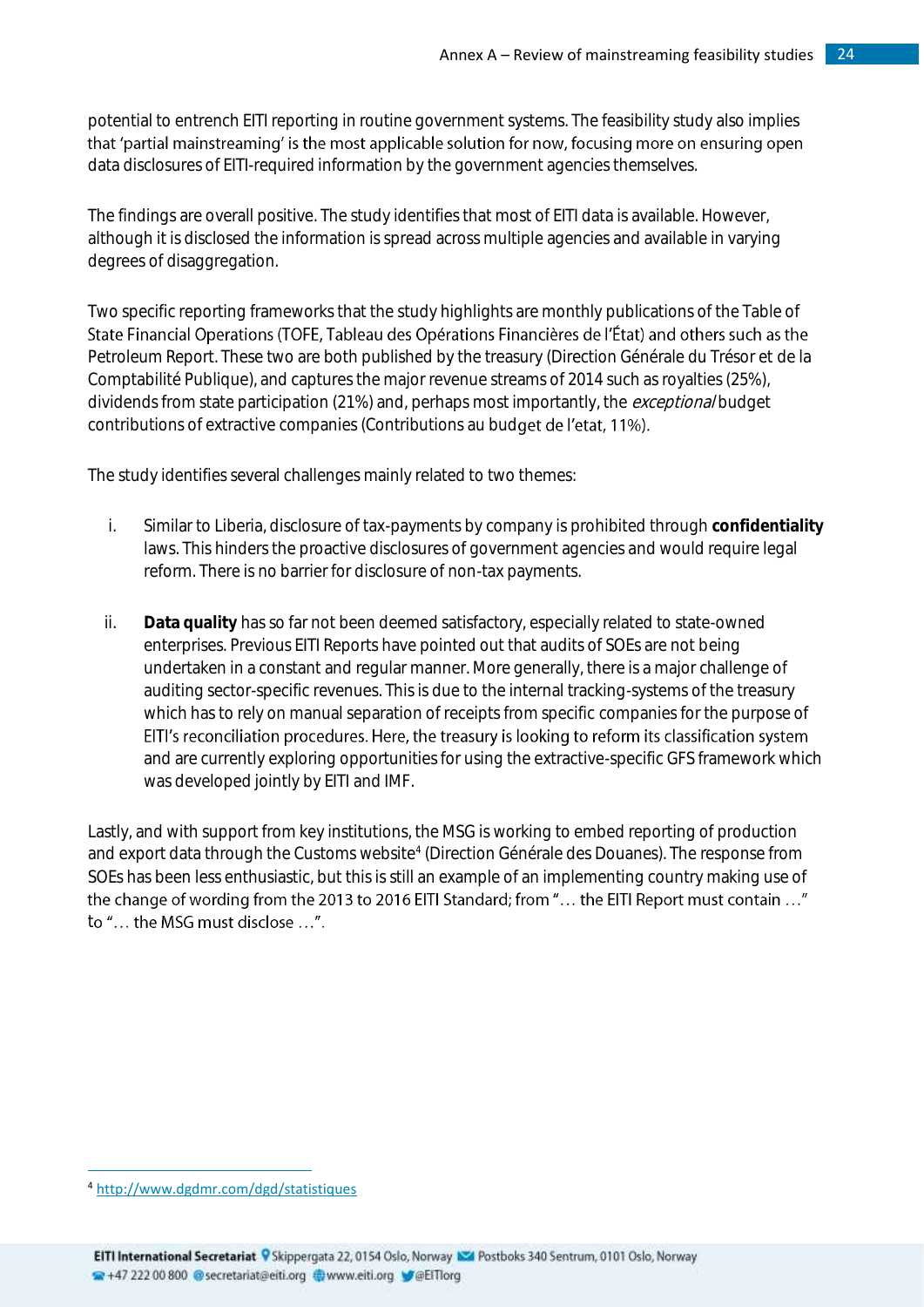# <span id="page-24-0"></span>Annex  $B - Sub-group$  Terms of Reference

## <span id="page-24-1"></span>**Summary**

At the EITI strategy discussion at the Board meeting in Oslo, it was proposed that the Implementation Committee establishes a sub-group of the Implementation Committee to monitor the implementation of the [mainstreaming action plan](https://eiti.org/document/mainstreaming-action-plan) (IC Paper 16-2-A). Specifically, it is suggested that the group prepares a report, including recommendations to the Board, addressing the questions outlined in the strategy paper discussed in Oslo (Board Paper 37-2-A).

It is suggested that the sub-group comprises members of the Implementation Committee. The Committee may wish to invite representatives from implementing countries and from supporting organisations that are involved in supporting mainstreaming activities to participate in the meetings as observers.

# <span id="page-24-2"></span>**Background**

The adoption of the 2016 EITI Standard in February 2016 marked a milestone for the EITI by including provisions that enable mainstreamed transparency. **In short, mainstreamed transparency means that in the long term, extractive industry transparency should become an integral part of how governments manage their sector.** Rather than simply relying on the EITI reporting mechanism to bring about transparency, governments implementing the EITI should to a greater extent make the information required by the EITI Standard available through government and corporate reporting systems such as databases, websites, annual reports, portals etc. This would avoid duplication of reporting and make EITI data more widely accessible.

To achieve mainstreamed transparency, the EITI Standard has been refined to outline two possibilities for EITI disclosures:

- 1. **"**conventional EITI reporting" with data collection and reconciliation by an Independent Administrator; and
- 2. *"mainstreamed EITI reporting"* where public disclosures of the information required by the EITI Standard are made through existing government systems.

In October 2016, the EITI Board adopted a towards mainstreaming action plan. It outlines activities to be undertaken by the EITI International Secretariat, working together with supporting organisations, to accelerate the trend toward mainstreaming. The action plan has four elements:

- 5. Efforts to raise awareness and developing the business case for mainstreaming.
- 6. Targeted support to implementing countries that have agreed to prioritise mainstreaming.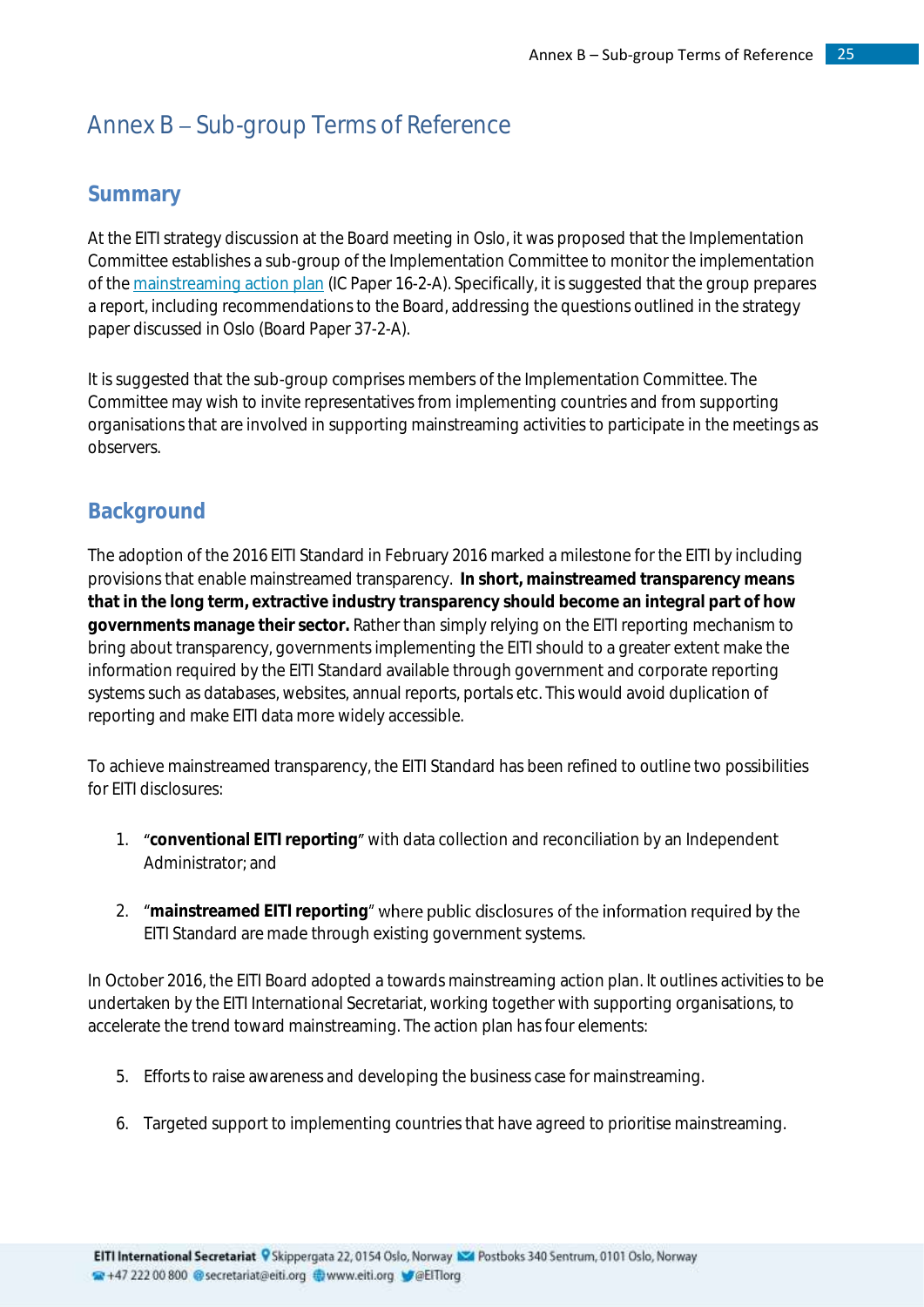- 7. "Practical tools for mainstreaming", including guidance and providing access to technical expertise.
- 8. Policy development, including opportunities to refine the EITI Standard and Validation procedures to ensure that efforts to mainstream EITI implementation are appropriately incentivised and recognised.

These activities are reflected in the International Secretariat's 2017 work plan.

In June 2017, the International Secretariat prepared an update on EITI mainstreaming (see IC Paper 16- 2-A). It surveys the growing awareness and interest in mainstreaming from EITI Implementing countries, and highlights several challenges, including mobilising technical and financial support, the rigidity of the agreed upon procedure, and uncertainty regarding the role of multi-stakeholder groups in mainstreamed EITI implementation.

## <span id="page-25-0"></span>**Sub-group objectives**

The sub-group is tasked with:

- 1. Preparing a report, including options and recommendations to the Board, addressing questions related to advancing mainstreaming as outlined in the strategy paper discussed in Oslo (Board Paper 37-2-A). This should include exploring the following issues:
	- a. With mainstreamed disclosure, what role is there for the MSG? Will it still function as a monitoring body, ensuring that the systems are maintained and that the disclosures do not fall below the standard or as a consultative body in terms of what further disclosures government or companies will take on?
	- b. Should governments consider mainstreaming multi-stakeholder dialogue, i.e. by making multi-stakeholder consultations and participation in public policy-making, e.g. in parliament, in the media, in other consultation forums, part and parcel of how the government operates?
	- c. What will happen to the recommendations for improving the sector, currently provided by the EITI Reports if there is a mainstreamed approach?
	- d. Is there a tension between the EITI as a way of holding in particular governments to account and the EITI as a platform for reforms?
	- e. How do we secure political support for mainstreaming in countries where the EITI institutions have become too powerful?
	- f. Should the "two-year rule" be revised to require more timely publication of data and encourage countries to move mainstream EITI implementation?